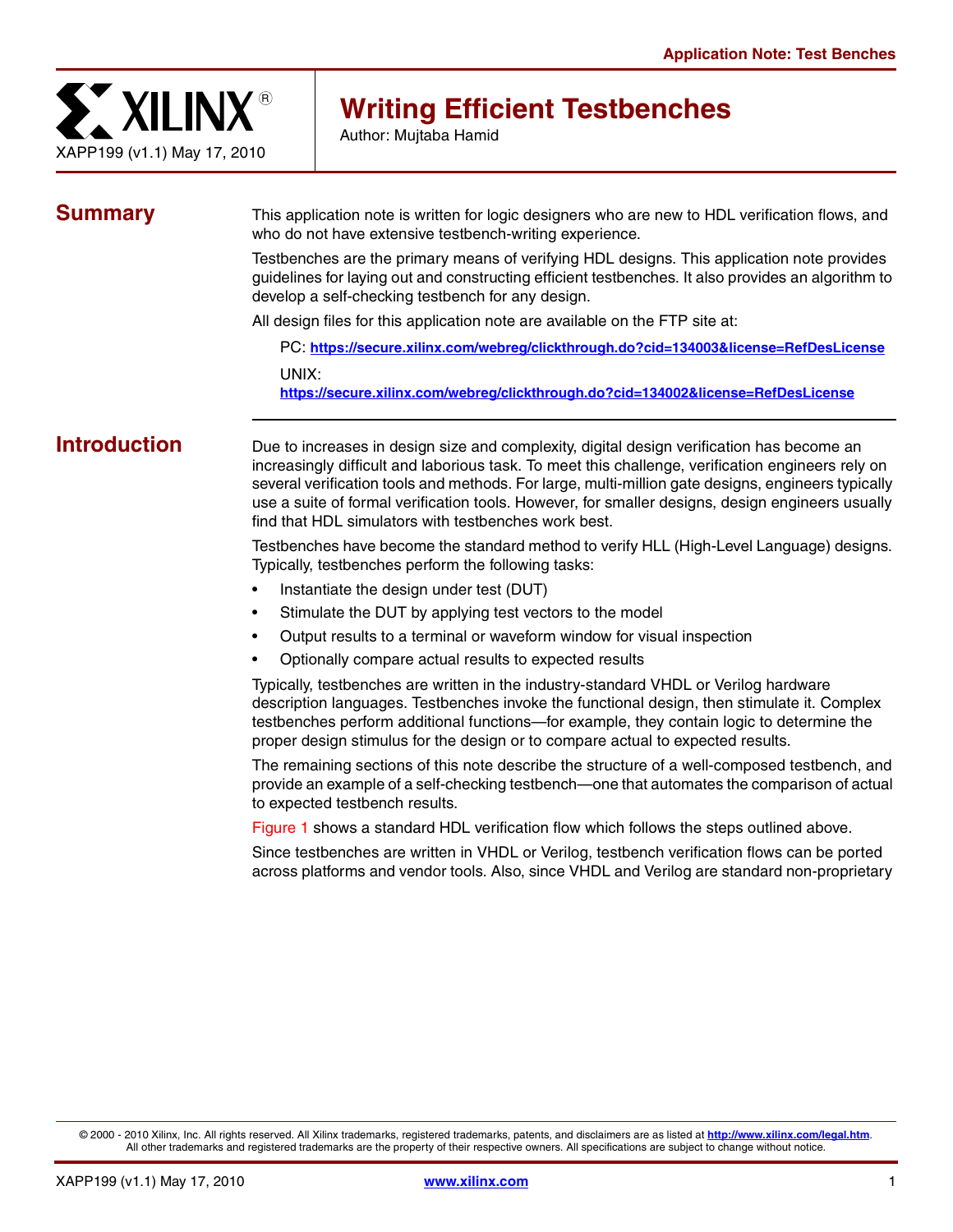

languages, verification suites written in VHDL or Verilog can be reused in future designs without difficulty.



*Figure 1:* **HDL Verification Flow Using Testbenches**

# **Constructing Testbenches**

<span id="page-1-0"></span>Testbenches can be written in VHDL or Verilog. Since testbenches are used for simulation only, they are not limited by semantic constraints that apply to RTL language subsets used in synthesis. Instead, all behavioral constructs can be used. Thus, testbenches can be written more generically, making them easier to maintain.

All testbenches contain the basic sections shown in [Table 1](#page-1-1). As mentioned, above, testbenches typically contain additional functionality as well, such as the visual display of results on a terminal and built-in error detection.

<span id="page-1-1"></span>

|  |  |  |  |  | Table 1: Sections Common to Testbenches |
|--|--|--|--|--|-----------------------------------------|
|--|--|--|--|--|-----------------------------------------|

| VHDL                                       | Verilog                           |
|--------------------------------------------|-----------------------------------|
| <b>Entity and Architecture Declaration</b> | <b>Module Declaration</b>         |
| <b>Signal Declaration</b>                  | <b>Signal Declaration</b>         |
| Instantiation of Top-level Design          | Instantiation of Top-level Design |
| <b>Provide Stimulus</b>                    | <b>Provide Stimulus</b>           |

The following examples show some constructs used frequently in testbenches.:

# **Generating Clock Signals**

Designs that use system clocks to sequence logic must generate a clock. Iterative clocks can easily be implemented in both VHDL and Verilog source code. The following are VHDL and Verilog examples of clock generation:

#### **VHDL:**

```
-- Declare a clock period constant.
Constant ClockPeriod : TIME := 10 ns;
-- Clock Generation method 1:
Clock <= not Clock after ClockPeriod / 2;
-- Clock Generation method 2:
GENERATE_CLOCK: process
begin
```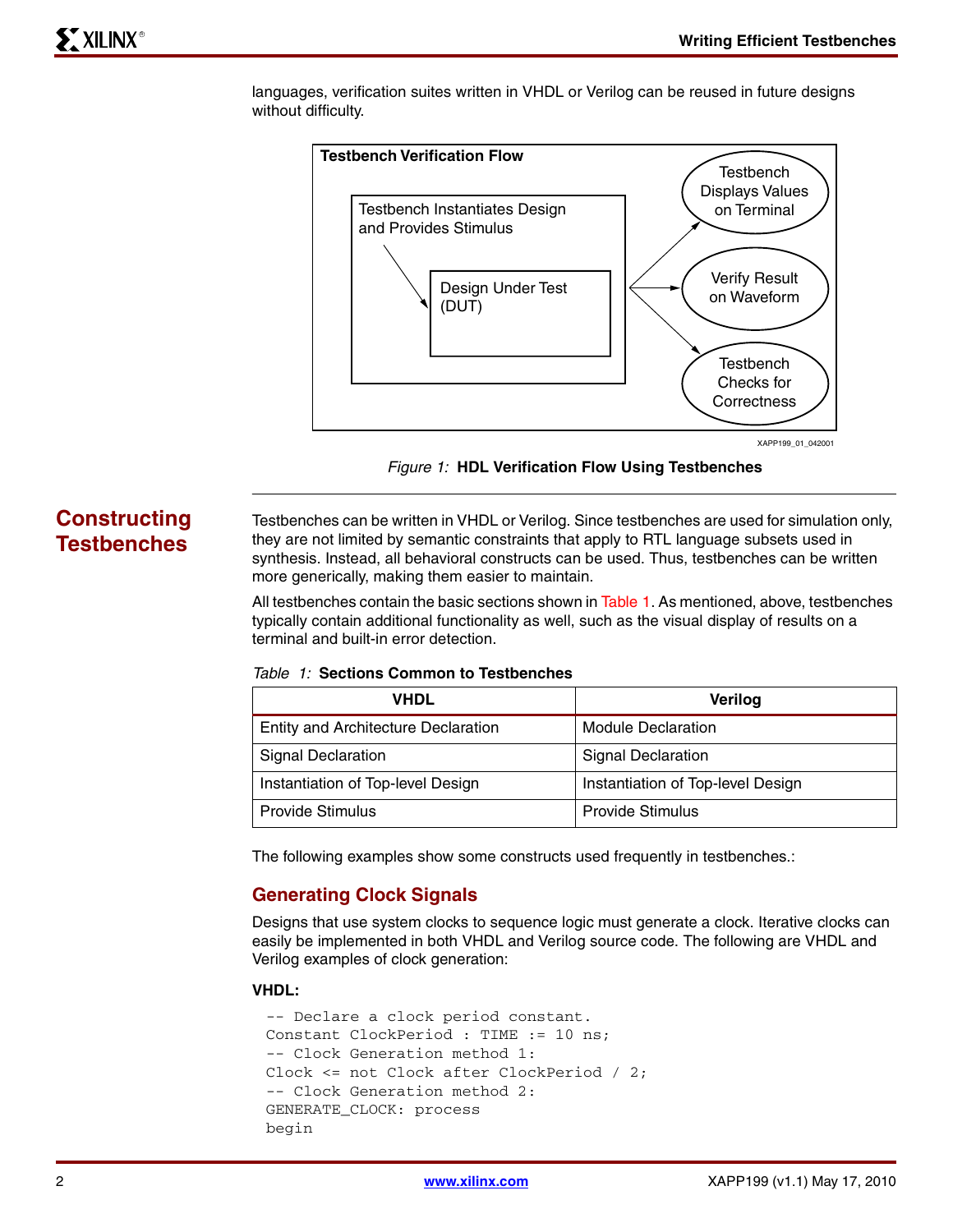```
wait for (ClockPeriod / 2)
Clock \leq '1';
wait for (ClockPeriod / 2)
Clock \leq '0';end process;
```
## **Verilog:**

```
// Declare a clock period constant.
Parameter ClockPeriod = 10;
// Clock Generation method 1:
initial begin
forever Clock = +(ClockPeriod / 2) ~·Clock;end
// Clock Generation method 2:
initial begin
always #(ClockPeriod / 2) Clock = ~Clock;
end
```
# **Providing Stimulus**

To obtain testbench verification results, stimulus must be provided to the DUT. Concurrent stimulus blocks are used in testbenches to provide the necessary stimuli. Two methods are employed: absolute-time stimulus and relative-time stimulus. In the first method, simulation values are specified relative to simulation time zero. By comparison, relative-time stimulus supplies initial values, then waits for an event before retriggering the stimulus. Both methods can be combined in a testbench, according to the designer's needs.

[Table 2](#page-2-0) and [Table 3](#page-3-0) provide examples of absolute-time and relative-time stimuli, respectively, in VHDL and Verilog source code.

| <b>VHDL-ABSOLUTE TIME</b>                                                                                                                                                                                                                                                                               | <b>Verilog-ABSOLUTE TIME</b>                                                                                                                  |
|---------------------------------------------------------------------------------------------------------------------------------------------------------------------------------------------------------------------------------------------------------------------------------------------------------|-----------------------------------------------------------------------------------------------------------------------------------------------|
| MainStimulus: process begin<br>Reset $\leq$ '1';<br>Load $\leq$ '0';<br>Count UpDn $\leq$ $\leq$ $\cdot$ $\cdot$ $\cdot$<br>wait for 100 ns;<br>Reset $\leq$ $\leq$ $\cdot$ $\cdot$ $\cdot$ $\cdot$<br>wait for 20 ns;<br>Load $\leq$ '1';<br>wait for 20 ns;<br>Count UpDn $\leq$ '1';<br>end process; | initial begin<br>Reset = $1$ ;<br>Load = $0$ ;<br>Count $UpDn = 0$ ;<br>#100 Reset = $0:$<br>$#20$ Load = 1:<br>#20 Count_UpDn = $1$ ;<br>end |

<span id="page-2-0"></span>

|  |  | Table 2: Absolute Time Stimulus Example |  |  |  |  |
|--|--|-----------------------------------------|--|--|--|--|
|--|--|-----------------------------------------|--|--|--|--|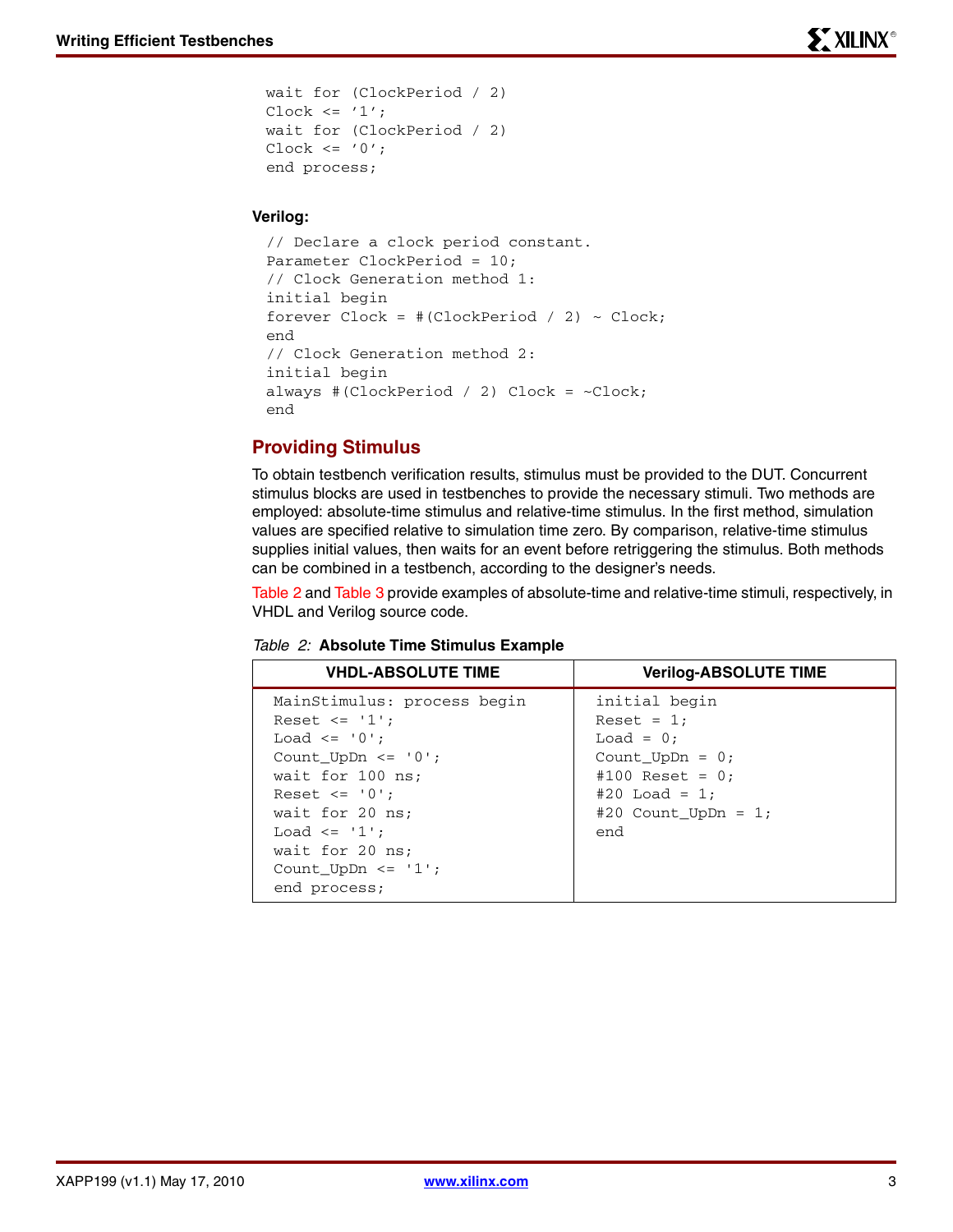| <b>VHDL-RELATIVE TIME</b>     | <b>Verilog-RELATIVE TIME</b>   |
|-------------------------------|--------------------------------|
| Process (Clock)               | always @ (posedge clock)       |
| Begin                         | TB_Count <= TB_Count + 1;      |
| If rising_edge(Clock) then    | initial begin                  |
| $TB_Count \leq TB_Count + 1;$ | if $(TB_Count \le 5)$          |
| end $if;$                     | begin                          |
| end process;                  | Reset = $1$ ;                  |
| SecondStimulus: process begin | Load = $0$ ;                   |
| if (TB Count $\le$ 5) then    | Count UpDn = $0$ ;             |
| Reset $\leq -1$ :             | end                            |
| Load $\leq$ '0';              | else                           |
| Count_UpDn <= $'0';$          | begin                          |
| Else                          | Reset = $0;$                   |
| Reset $\leq$ '0';             | Load = $1;$                    |
| Load $\leq$ '1':              | Count UpDn = $1$ ;             |
| Count_UpDn <= $'1';$          | end                            |
| end process;                  | end                            |
| FinalStimulus: process begin  | initial begin                  |
| if $(Count = "1100") then$    | if (Count $== 1100$ ) begin    |
| Count UpDn $\leq$ '0';        | Count UpDn $\leq 0$ ;          |
| report "Terminal Count        | \$display("Terminal Count      |
| Reached, now counting down."  | Reached, now counting down."); |
| end $if;$                     | end                            |
| end process;                  | end                            |

<span id="page-3-0"></span>

|  |  |  |  | Table 3: Relative Time Stimulus Example |  |
|--|--|--|--|-----------------------------------------|--|
|--|--|--|--|-----------------------------------------|--|

VHDL process blocks and Verilog initial blocks are executed concurrently along with other process and initial blocks in the file. However, within each (process or initial) block, events are scheduled sequentially, in the order written. This means that stimulus sequences begin in each concurrent block at simulation time zero. Multiple blocks should be used to break up complex stimulus sequences into more readable and maintainable code.

# **Displaying Results**

Displaying results is facilitated in Verilog by the \$display and \$monitor keywords. Although VHDL does not have equivalent display-specific commands, it provides the std\_textio package, which allows file I/O redirection to the display terminal window (for an example of this technique, see Self-Checking Testbenches, below).

The following is a Verilog example in which values are displayed on the terminal screen:

```
// pipes the ASCII results to the terminal or text editor
initial begin
  $timeformat(-9,1,"ns",12);
   $display(" Time Clk Rst Ld SftRg Data Sel");
   $monitor("%t %b %b %b %b %b %b", $realtime,
        clock, reset, load, shiftreg, data, sel);
  end
```
The \$display keyword outputs quoted parenthetical text ("...") to the terminal window. The \$monitor keyword works differently, since its output is event-driven. In the example, the \$realtime variable (assigned by the user to the current simulation time) is used to trigger the display of values in the signal list. The signal list starts with the \$realtime variable, and is followed by the names of other signals whose values are to be displayed (clock, reset, load, and others). The beginning "%" keywords comprise a list of format specifiers, used to control how each signal value in the signal list is formatted for display. The format list is positional—each format specifier is sequentially associated with a successive signal name in the signal list. For example, the %t specifier formats the displayed \$realtime value in time format, and the first %b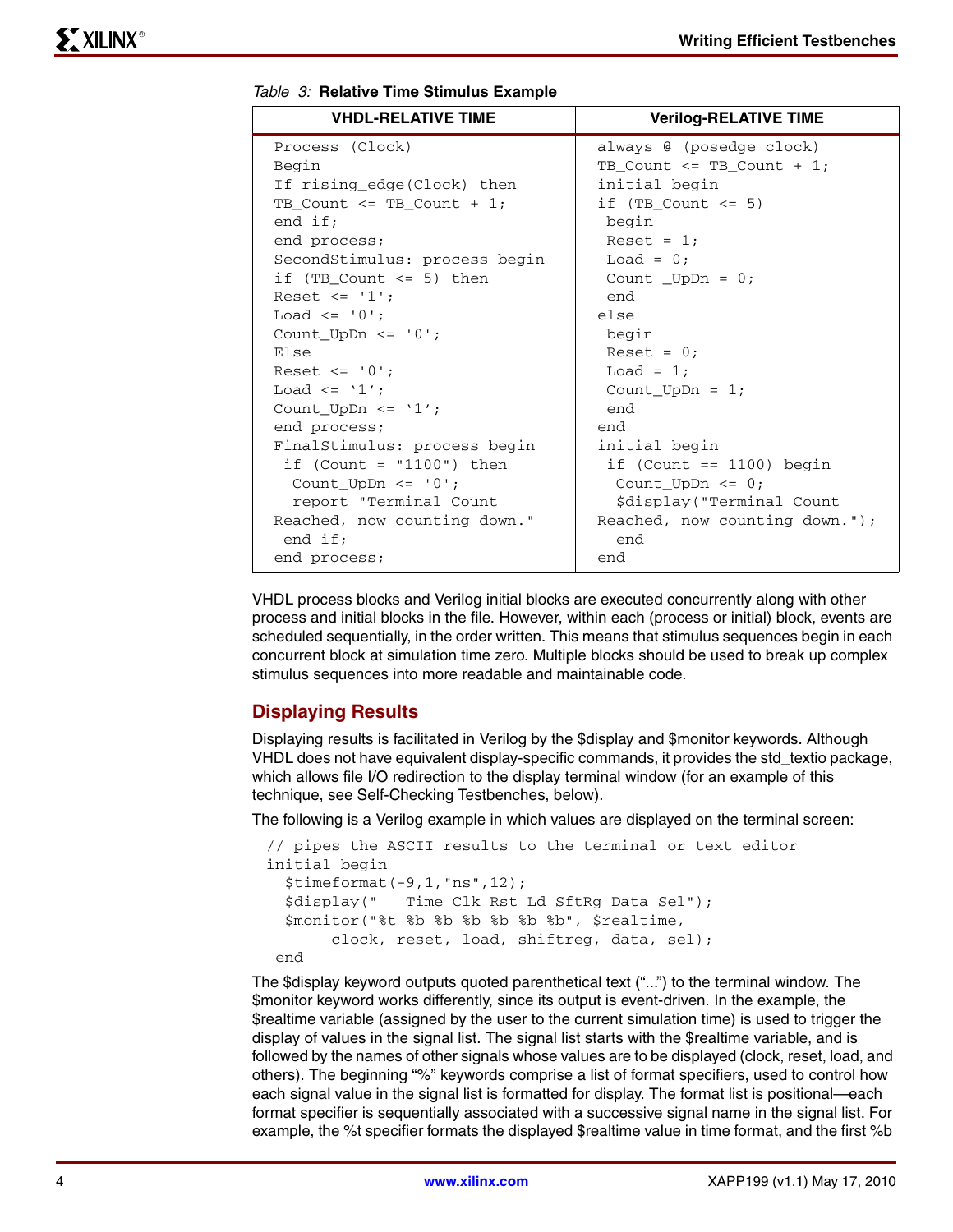specifier formats the clock value in binary format. Verilog provides additional format-specifiers, for example, %h is used for hexadecimal, %d for decimal, and %o for octal formats (consult a Verilog reference for a complete list of keywords and format specifiers).

The formatted display results are shown in [Figure 2.](#page-4-0)

| $\overline{\mathbb{M}}$ ModelSim XE 5.3d                                                                                                                                                                             |                           |  |  |  |  |
|----------------------------------------------------------------------------------------------------------------------------------------------------------------------------------------------------------------------|---------------------------|--|--|--|--|
| File Edit<br>Design View <u>R</u> un<br>Macro                                                                                                                                                                        | $He$ lp<br>Options Window |  |  |  |  |
| ✿≃<br> 龟龟<br>100 쉬<br>酥                                                                                                                                                                                              | 可取时取一分的                   |  |  |  |  |
| VSIM 11> run 200 ns                                                                                                                                                                                                  |                           |  |  |  |  |
| #####<br>Time Clk Rst Ld SftRg Data Sel<br>0.0 <sub>ns</sub> 0 1 0 xxxxx 00000 00<br>50.0 <sub>ps</sub> 1 1 0 00000 00000 00<br>100.0 <sub>ns</sub> 0 1 0 00000 00000 00<br>150.0 <sub>ns</sub> 1 1 0 00000 00000 00 |                           |  |  |  |  |
| $\sqrt{\frac{3}{12}}$                                                                                                                                                                                                |                           |  |  |  |  |
| Now: 200 ns<br>Delta: 2                                                                                                                                                                                              | sim:/testbench<br>h.      |  |  |  |  |

*Figure 2:* **Simulation Results Echoed to Terminal**

# **Simple Testbenches**

<span id="page-4-0"></span>Simple testbenches instantiate the user design, then provide stimuli to it. Testbench output is displayed graphically on the simulator's waveform window or as text sent to the user's terminal or to a piped text file.

Below is a simple Verilog design representing a shift register:

```
module shift_reg (clock, reset, load, sel, data, shiftreg);
input clock;
input reset;
input load;
input [1:0] sel;
input [4:0] data;
output [4:0] shiftreg;
reg [4:0] shiftreg;
always @ (posedge clock)
begin
  if (reset)
    shiftreg = 0;
  else if (load)
    shiftreg = data;
  else 
   case (sel)
    2'b00 : shiftreg = shiftreg;
    2'b01 : shiftreg = shiftreg << 1;
    2'b10 : shiftreg = shiftreg >> 1;
    default : shiftreg = shiftreg;
   endcase
end
endmodule
```
The following simple testbench examples instantiate the shift register design.

#### **Verilog Example:**

```
 module testbench; // declare testbench name
  reg clock;
  reg load;
```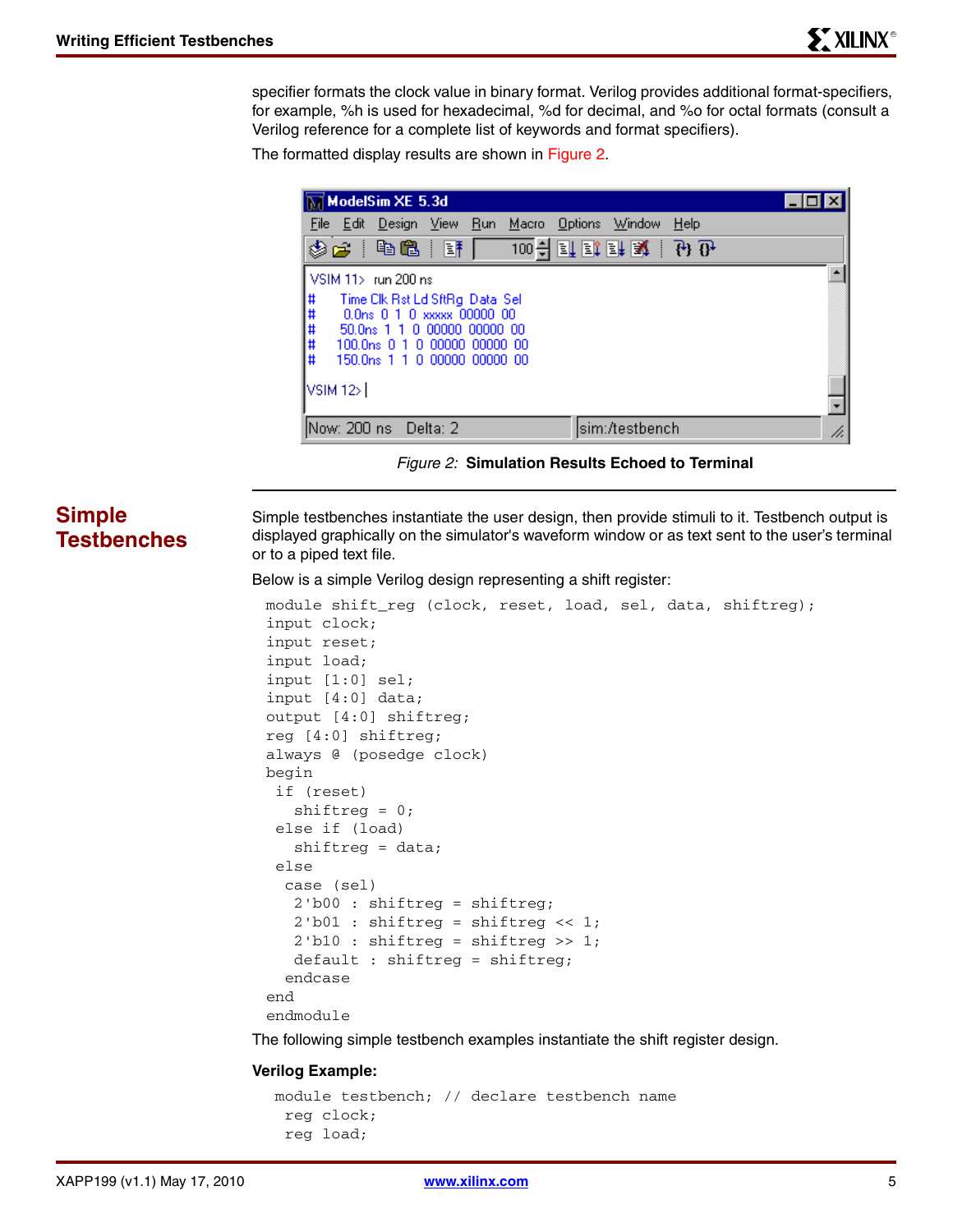```
 reg reset; // declaration of signals
  wire [4:0] shiftreg;
  reg [4:0] data;
  reg [1:0] sel;
   // instantiation of the shift_reg design below
  shift_reg dut(.clock (clock), 
               .load (load), 
               .reset (reset), 
               .shiftreg (shiftreg),
                .data (data), 
               .sel (sel));
    //this process block sets up the free running clock
  initial begin
 clock = 0;forever #50 clock = ~-clock;
  end
  initial begin// this process block specifies the stimulus. 
   reset = 1;data = 5'b00000;load = 0;sel = 2'b00; #200
   reset = 0;load = 1; #200
   data = 5'b00001; #100
    sel = 2'b01;
   load = 0; #200
   sel = 2'b10; #1000 $stop;
  end
  initial begin// this process block pipes the ASCII results to the 
//terminal or text editor
   $timeformat(-9,1,"ns",12);
  $display(" Time Clk Rst Ld SftRg Data Sel");
  $monitor("%t %b %b %b %b %b %b", $realtime,
        clock, reset, load, shiftreg, data, sel);
  end
  endmodule
```
The testbench, above, instantiates the design, sets up the clock, then provides the stimuli. All process blocks start at simulation time zero and are concurrent. The pound sign (#) specifies the delay before the next stimulus is applied. The \$stop command instructs the simulator to stop testbench simulation (all testbenches should contain a stop command). Finally, the \$monitor statement echoes the results in ASCII format to the screen or a piped text editor.

Following is a VHDL testbench that instantiates and provides stimulus to the Verilog shift register design above.

#### **VHDL Example:**

```
library IEEE;
use IEEE.std_logic_1164.all;
entity testbench is
end entity testbench;
architecture test_reg of testbench is
component shift_reg is
```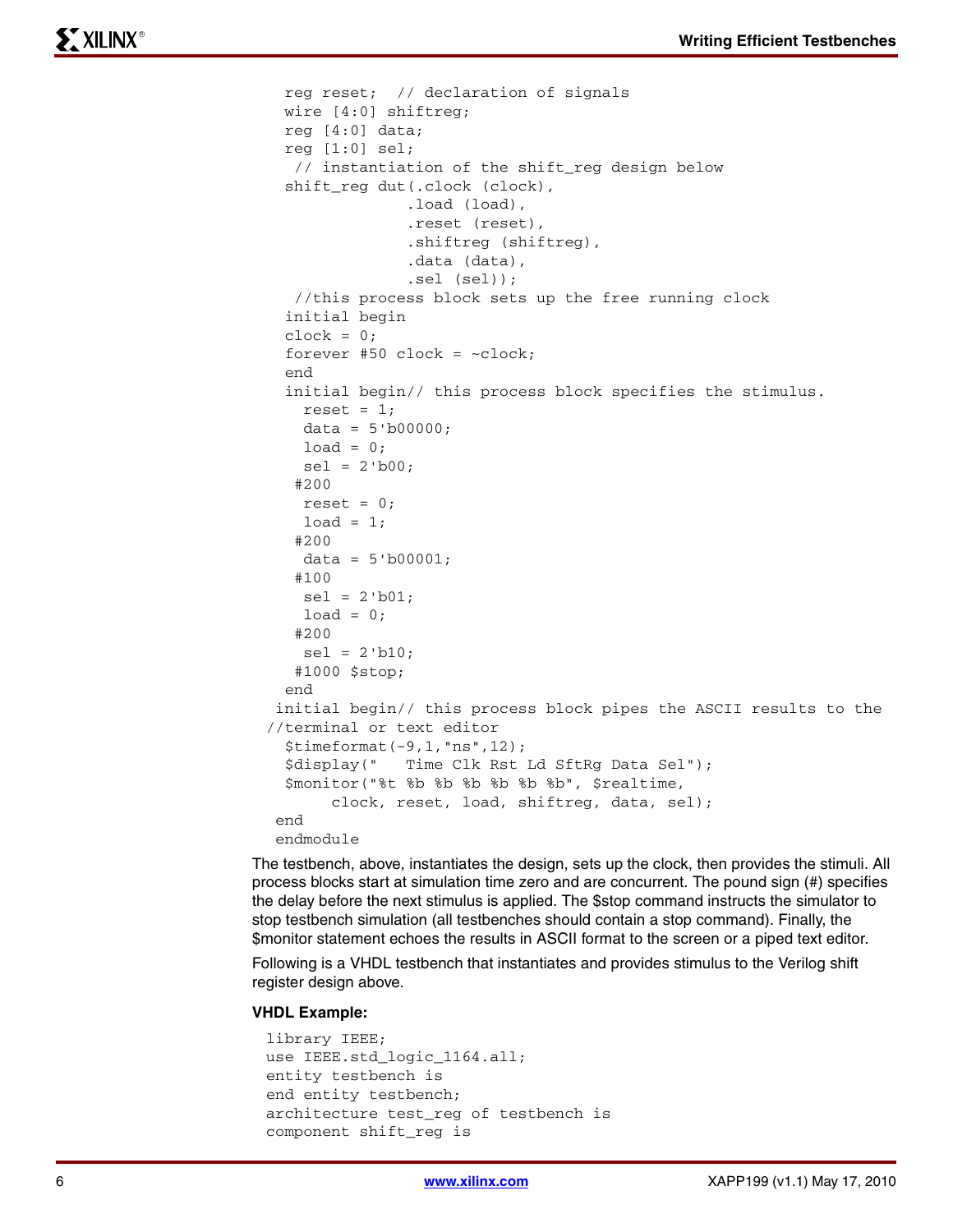```
port (clock : in std_logic;
 reset : in std_logic;
 load : in std_logic;
 sel : in std_logic_vector(1 downto 0);
 data : in std_logic_vector(4 downto 0);
 shiftreg : out std_logic_vector(4 downto 0));
end component;
signal clock, reset, load: std_logic;
signal shiftreg, data: std_logic_vector(4 downto 0);
signal sel: std_logic_vector(1 downto 0);
constant ClockPeriod : TIME := 50 ns;
begin
UUT : shift_reg port map (clock => clock, reset => reset, 
   load \Rightarrow load, data \Rightarrow data,shiftreg => shiftreg);
process begin
  clock <= not clock after (ClockPeriod / 2);
end process;
process begin
reset \leq '1';
 data <= "00000";
 load \le 0'; set <= "00";
  wait for 200 ns;
 reset \leq '0';
 load \le '1';
  wait for 200 ns;
 data <= "00001";
   wait for 100 ns;
  sel <= "01";
 load \le 0';
   wait for 200 ns;
 sel \le "10";
   wait for 1000 ns;
end process;
end architecture test_reg;
```
The VHDL testbench above is similar in functionality to the Verilog testbench shown previously, with the exception of a command to echo the output to the terminal. In VHDL, the std textio package is used to display information to the terminal, and this will be covered in the next section.

# **Automatic Verification**

Automating the verification of testbench results is recommended, particularly for larger designs. Automation reduces the time required to check a design for correctness, and minimizes human error.

Several methods are commonly used to automate testbench verification:

- 1. **Database Comparisons.** First, a database file containing expected output (a "golden vector" file) is created. Then, simulation outputs are captured and compared to the reference vectors in the golden vector file (the unix diff utility can be used to compare the ASCII database files). However, since pointers from output to input files are not provided, a disadvantage of this method is the difficulty of tracing an incorrect output to the source of the error.
- 2. **Waveform Comparison.** Waveform comparisons can be performed automatically or manually. The automatic method employs a testbench comparator to compare a golden waveform against the testbench output waveform. The Xilinx HDL Bencher tool can be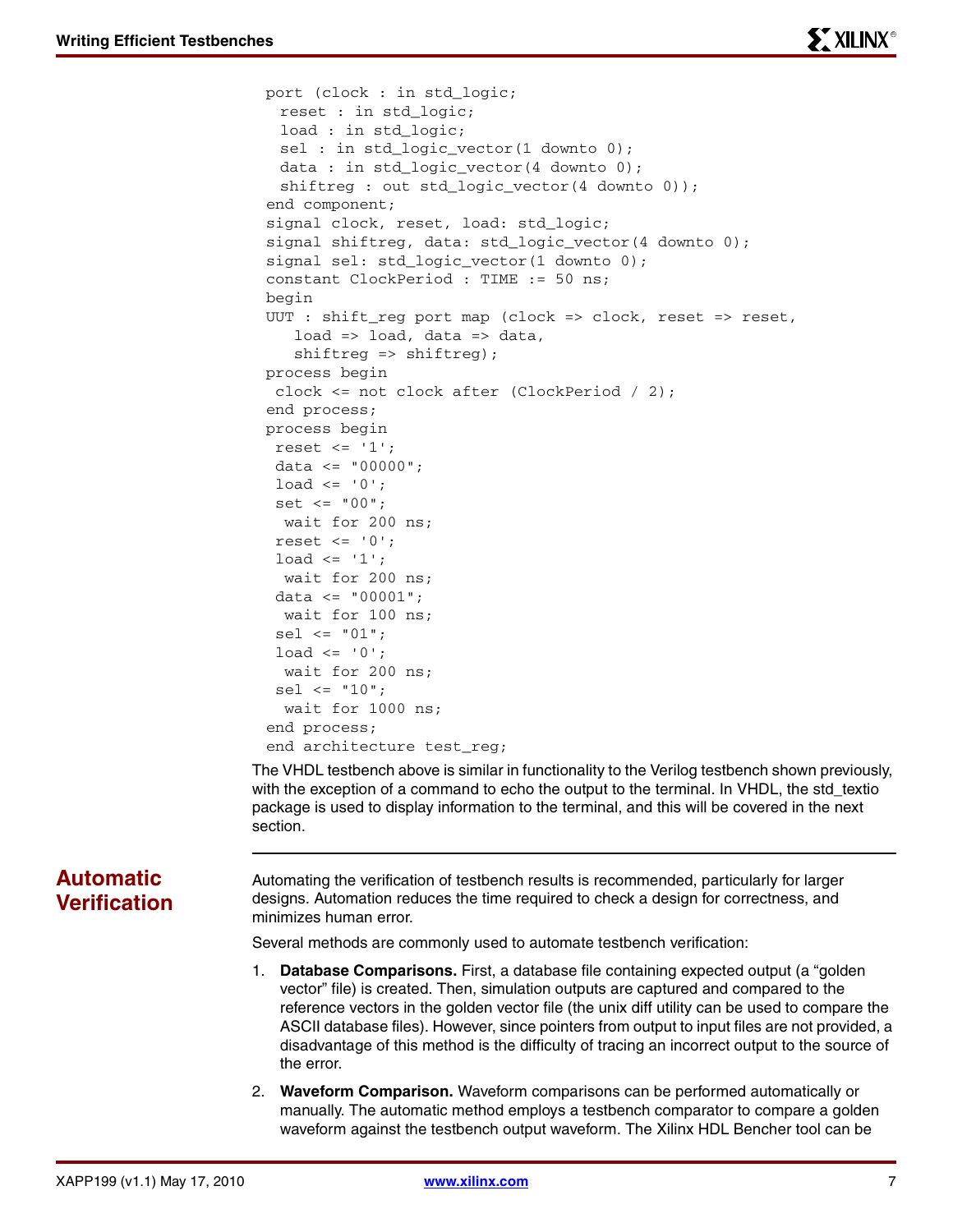used to perform automatic waveform comparisons (for HDL Bencher information, go to: **<http://www.xilinx.com/products/software/statecad/index.htm>**)

3. **Self-Checking Testbenches.** A self-checking testbench checks expected results against actual results at run time, not at the end of simulation. Since useful error-tracking information can be built into the testbench to show where a design fails, debugging time is significantly shortened. Further information on self-checking testbenches is provided in the next section

# **Self-Checking Testbenches**

Self-checking testbenches are implemented by placing a series of expected vectors in a testbench file. These vectors are compared at defined run-time intervals to actual simulation results. If actual results match expected results, the simulation succeeds. If results do not match expectations, the testbench reports the discrepancies.

Implementing self-checking testbenches is simpler for synchronous designs since expected and actual results can be compared at a clock edge or after every "n" clock cycles. Comparison methods also depend on the nature of the design. For example, a testbench for memory I/O should check results each time new data is written to or read from a memory location. Similarly, if a design uses a significant number of combinatorial blocks, combinatorial delays must be taken into account when expected results are specified.

In a self-checking testbench, expected outputs are compared to actual outputs at regular runtime intervals to provide automatic error checking. This technique works fine in small to midsize designs. However, since possible output combinations increase exponentially with design complexity, writing a self-checking testbench for a large design is much more difficult and time consuming.

Below are examples of simple, self-checking testbenches written in Verilog and VHDL:

#### **Verilog Example**

Following the instantiation of the design, expected results are specified. Later in the code, expected and actual results are compared, and the results are echoed to the terminal. If there are no mismatches, an "end of good simulation" message is displayed. If a mismatch occurs, an error is reported along with the mismatched expected and actual values.

```
`timescale 1 ns / 1 ps
module test_sc;
  reg tbreset, tbstrtstop;
  reg tbclk;
  wire [6:0] onesout, tensout;
  wire [9:0] tbtenthsout;
parameter cycles = 25;
reg [9:0] Data_in_t [0:cycles];
// /////////////////////////////
// Instantiation of the Design
// /////////////////////////////
stopwatch UUT (.CLK (tbclk), .RESET (tbreset), .STRTSTOP (tbstrtstop),
  .ONESOUT (onesout), .TENSOUT (tensout), .TENTHSOUT (tbtenthsout));
  wire [4:0] tbonesout, tbtensout;
  assign tbtensout = led2hex(tensout);
  assign tbonesout = led2hex(onesout);
///////////////////////////////////////////////////////////////
//EXPECTED RESULTS
///////////////////////////////////////////////////////////////
initial begin
     Data_in_t[1] =10'b1111111110; 
     Data_in_t[2] =10'b1111111101; 
     Data_in_t[3] =10'b1111111011; 
     Data_in_t[4] =10'b1111110111;
```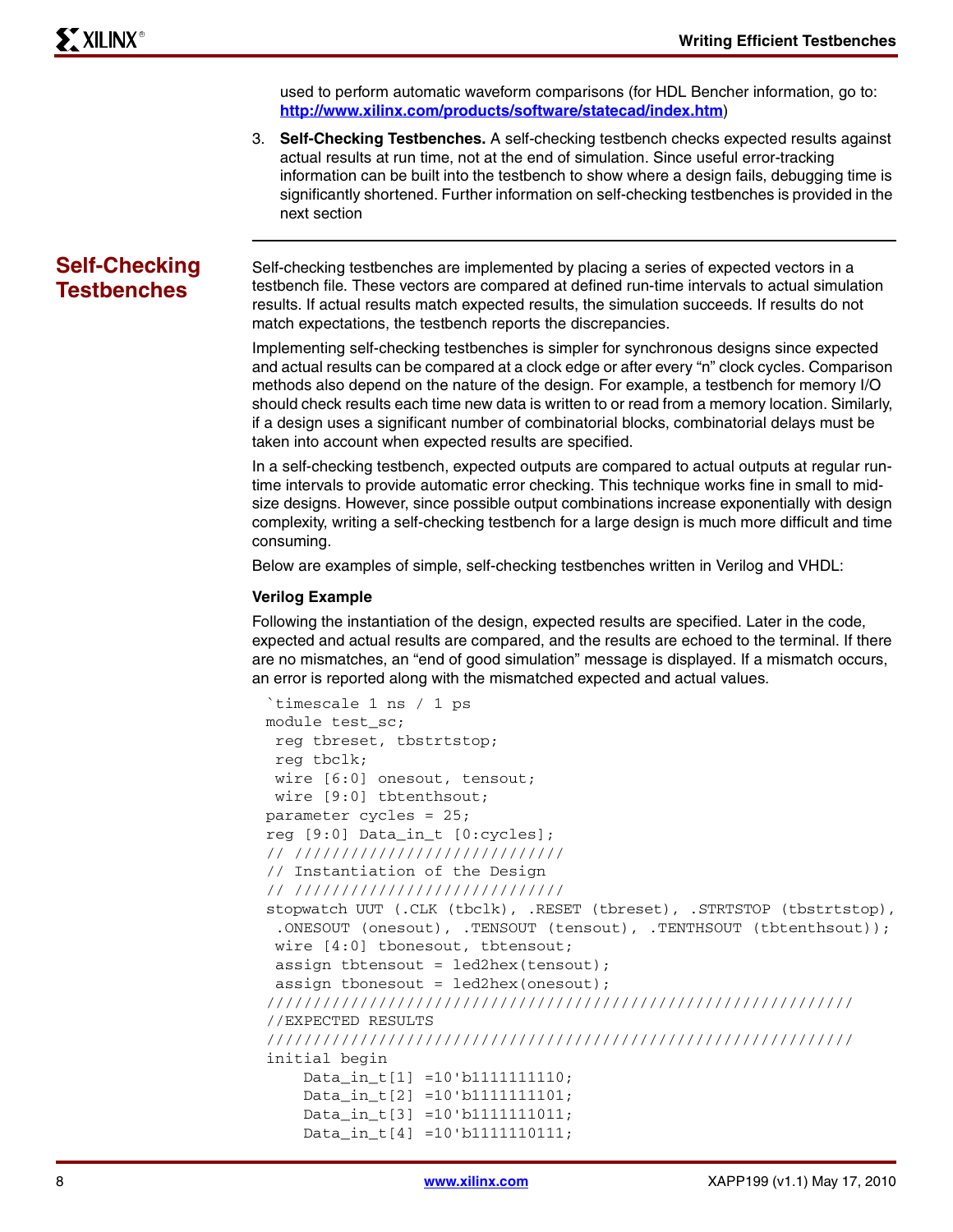```
 Data_in_t[5] =10'b1111101111; 
     Data_in_t[6] =10'b1111011111;
     Data_in_t[7] =10'b1110111111; 
     Data_in_t[8] =10'b1101111111; 
     Data_in_t[9] =10'b1011111111; 
     Data_in_t[10]=10'b0111111111;
     Data_in_t[11]=10'b1111111110; 
     Data_in_t[12]=10'b1111111110; 
     Data_in_t[13]=10'b1111111101; 
     Data_in_t[14]=10'b1111111011;
     Data_in_t[15]=10'b1111110111; 
     Data_in_t[16]=10'b1111101111;
     Data_in_t[17]=10'b1111011111; 
     Data_in_t[18]=10'b1110111111; 
     Data_in_t[19]=10'b1101111111; 
     Data_in_t[20]=10'b1011111111; 
     Data_in_t[21]=10'b0111111111; 
     Data_in_t[22]=10'b1111111110; 
     Data_in_t[23]=10'b1111111110; 
     Data_in_t[24]=10'b1111111101;
     Data_in_t[25]=10'b1111111011;
end
reg GSR;
assign glbl.GSR = GSR;
initial begin
  GSR = 1; // ///////////////////////////////
   // Wait till Global Reset Finished
   // ///////////////////////////////
   #100 GSR = 0;
end
// ////////////////
// Create the clock
// ////////////////
initial begin
  tbc1k = 0; // Wait till Global Reset Finished, then cycle clock
  #100 forever #60 tbclk = ~\simtbclk;
end
initial begin
   // //////////////////////////
   // Initialize All Input Ports
   // //////////////////////////
  tbreset = 1;tbstrtstop = 1;
   // /////////////////////
   // Apply Design Stimulus
   // /////////////////////
   #240 tbreset = 0;
  tbstrtstop = 0;#5000 tbstrtstop = 1;
  #8125 tbstrtstop = 0;
  #500 tbstrtstop = 1;
  #875 tbreset = 1;#375 tbreset = 0;
  #700 tbstrtstop = 0;
```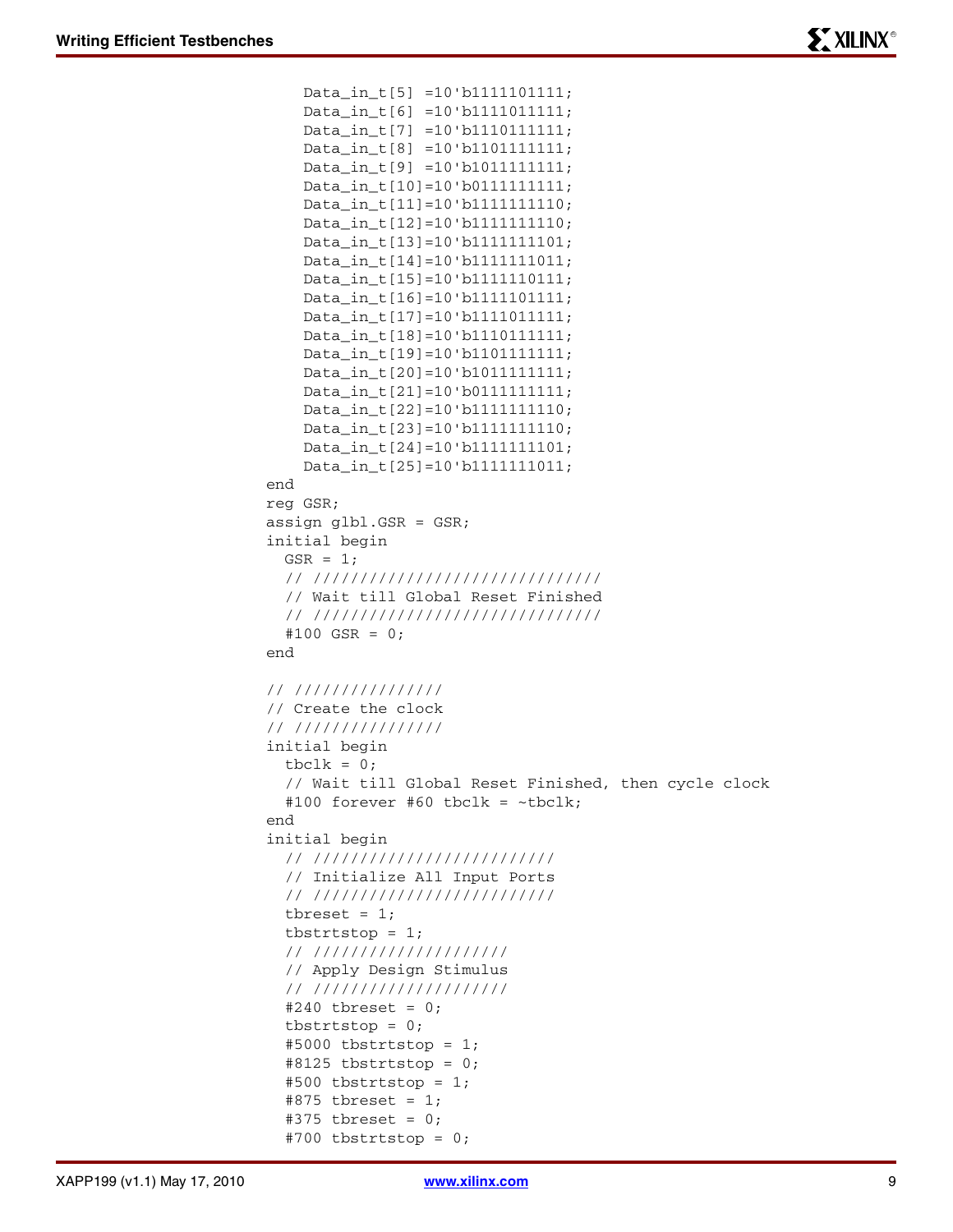```
#550 tbstrtstop = 1;
   // /////////////////////////////////////////////////////
   // simulation must be halted inside an initial statement
   // /////////////////////////////////////////////////////
// #100000 $stop;
end
integer i,errors;
///////////////////////////////////////////////////////////////////
///////////////
// Block below compares the expected vs. actual results
// at every negative clock edge.
///////////////////////////////////////////////////////////////////
///////////////
always @ (posedge tbclk)
begin
  if (tbstrtstop)
  begin
  i = 0; errors = 0;
   end
  else 
  begin
    for (i = 1; i \leq z \leq z) i = i + 1)
     begin
      @(negedge tbclk) 
      // check result at negedge
      $display("Time%d ns; TBSTRTSTOP=%b; Reset=%h; Expected 
TenthsOut=%b; Actual TenthsOut=%b", $stime, tbstrtstop, tbreset, 
Data_in_t[i], tbtenthsout);
      if ( tbtenthsout !== Data_in_t[i] )
       begin
       $display(" ------ERROR. A mismatch has occurred-----");
       errors = errors + 1;
       end
     end
  if (errors == 0)
   $display("Simulation finished Successfully.");
  else if (errors > 1)
   $display("%0d ERROR! See log above for details.",errors);
  else
   $display("ERROR! See log above for details."); 
#100 $stop; 
  end
end
endmodule
```
This simple, self-checking testbench design can be ported to any test case—of course, expected-output values and signal names must be modified for reuse. If a check is not needed at each clock edge, the for-loop can be modified as needed.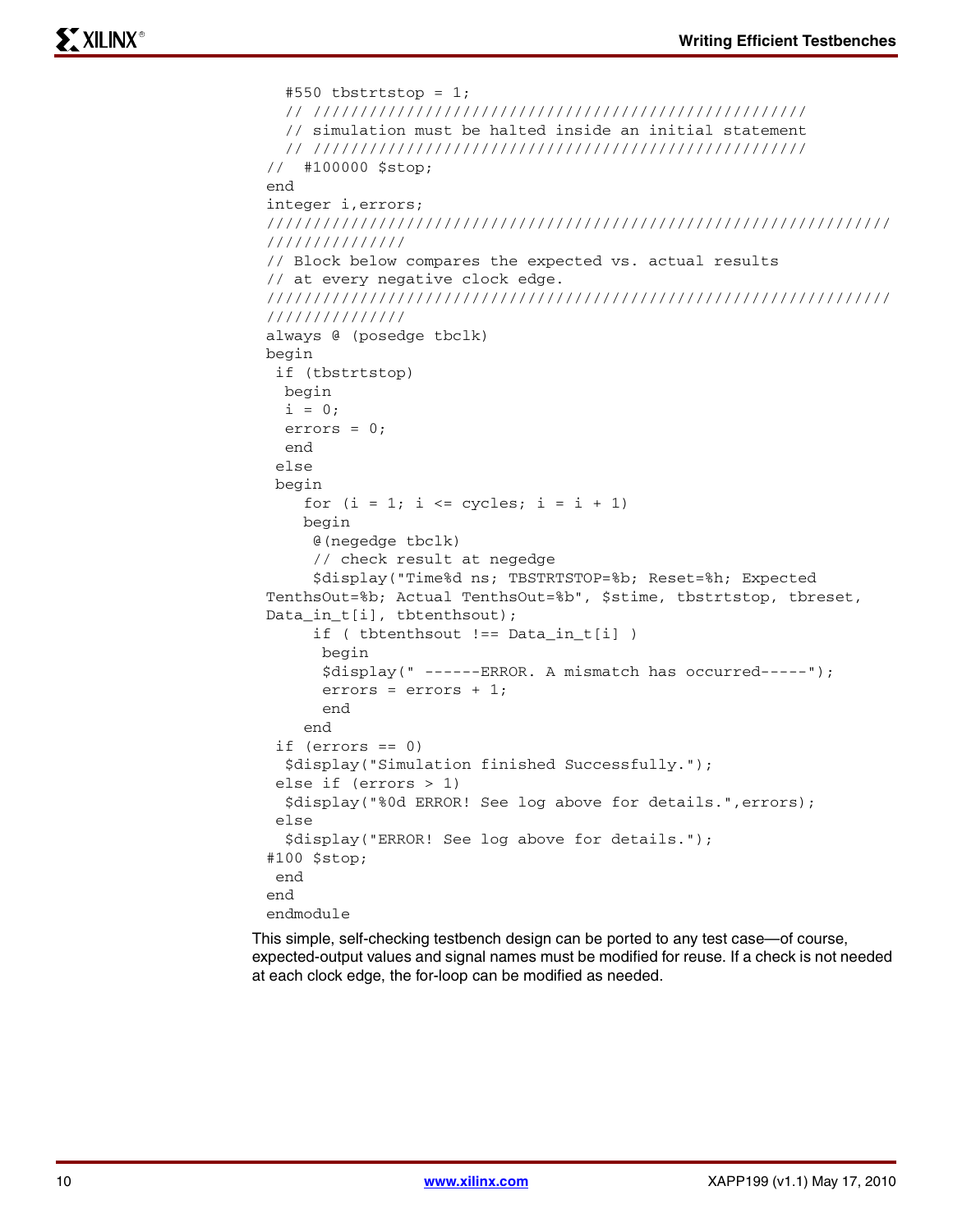If the simulation succeeds, the following information is shown on the terminal screen:

| MModelSim SE PLUS 5.5a          |                |                                                                                |                | $  $ $\Box$ $ $ $\times$ $ $ |
|---------------------------------|----------------|--------------------------------------------------------------------------------|----------------|------------------------------|
| Edit<br>File                    | Design<br>View | Options<br>Project<br><b>Run</b><br>Compare<br>Macro.                          | Window<br>Help |                              |
| \$2                             | 电追             | 1000 子可或卧成<br>$\overline{\mathfrak{B}}$<br>国平                                  |                |                              |
| VSIM 14> run 23000 ns           |                |                                                                                |                | $\Delta$                     |
| Ħ                               |                |                                                                                |                |                              |
| # Beginning Simulation          |                |                                                                                |                |                              |
| # Pattern#                      | 0 time         | 1950: WE=0; Address=0; Data=00; Expected Q=xx; Actual Q=xx                     |                |                              |
| # Pattern#                      | 1 time         | 2950: WE=1; Address=0; Data=01; Expected Q=01; Actual Q=01                     |                |                              |
| # Pattern#                      | 2 time         | 3950: WE=1; Address=1; Data=02; Expected Q=02; Actual Q=02                     |                |                              |
| # Pattern#                      | 3 time         | 4950: WE=1; Address=2; Data=04; Expected Q=04; Actual Q=04                     |                |                              |
| # Pattern#                      | 4 time         | 5950: WE=1; Address=3; Data=08; Expected Q=08; Actual Q=08                     |                |                              |
| # Pattern#                      | 5 time         | 6950: WE=1; Address=4; Data=10; Expected Q=10; Actual Q=10                     |                |                              |
| # Pattern#                      | 6 time         | 7950: WE=1; Address=5; Data=20; Expected Q=20; Actual Q=20                     |                |                              |
| # Pattern#                      | 7 time         | 8950: WE=1; Address=6; Data=40; Expected Q=40; Actual Q=40                     |                |                              |
| # Pattern#                      | 8 time         | 9950: WE=1; Address=7; Data=80; Expected Q=80; Actual Q=80                     |                |                              |
| # Pattern#                      | 9 time         | 10950: WE=0; Address=0; Data=07; Expected Q=01; Actual Q=01                    |                |                              |
| # Pattern#                      | 10 time        | 11950: WE=0; Address=1; Data=08; Expected Q=02; Actual Q=02                    |                |                              |
| # Pattern#                      | 11 time        | 12950: WE=0; Address=2; Data=09; Expected Q=04; Actual Q=04                    |                |                              |
| # Pattern#                      | 12 time        | 13950: WE=0; Address=3; Data=10; Expected Q=08; Actual Q=08                    |                |                              |
| # Pattern#                      | 13 time        | 14950: WE=0; Address=4; Data=11; Expected Q=10; Actual Q=10                    |                |                              |
| # Pattern#                      | 14 time        | 15950: WE=0; Address=5; Data=12; Expected Q=20; Actual Q=20                    |                |                              |
| # Pattern#                      | 15 time        | 16950: WE=0; Address=6; Data=13; Expected Q=40; Actual Q=40                    |                |                              |
| # Pattern#                      | 16 time        | 17950: WE=0; Address=7; Data=14; Expected Q=80; Actual Q=80                    |                |                              |
| # Pattern#                      | 17 time        | 18950: WE=1; Address=0; Data=aa; Expected Q=aa; Actual Q=aa                    |                |                              |
| # Pattern#                      | 18 time        | 19950: WE=0; Address=0; Data=55; Expected Q=aa; Actual Q=aa                    |                |                              |
| # Pattern#                      | 19 time        | 20950: WE=1; Address=0; Data=55; Expected Q=55; Actual Q=55                    |                |                              |
| # Pattern#                      | 20 time        | 21950: WE=0; Address=0; Data=aa; Expected Q=55; Actual Q=55                    |                |                              |
| # Good! End of Good Simulation. |                |                                                                                |                |                              |
|                                 |                | # ** Note: \$finish : F:/projects/appnotes/testbenches/ver_example/test.v(112) |                |                              |
| l#                              |                | Time: 22950 ns Iteration: 0 Instance: /test                                    |                |                              |
| #1                              |                |                                                                                |                |                              |
|                                 |                | # Break at F:/projects/appnotes/testbenches/ver_example/test.v line 112        |                |                              |
| VSIM <sub>15</sub>              |                |                                                                                |                | Ξ                            |
| Now: 22,950 ns                  | Delta: D       | sim:/test                                                                      |                |                              |

*Figure 3:* **Verilog Example Verification**

#### **VHDL Example**

In VHDL, a vector file contains expected results. The VHDL textio package is used to read data from the vector file, and to display error messages. This testbench instantiates the stopwatch design in VHDL.

```
LIBRARY IEEE;
USE IEEE.std_logic_1164.all;
LIBRARY ieee;
USE IEEE.STD_LOGIC_TEXTIO.ALL;
USE STD.TEXTIO.ALL;
ENTITY testbench IS
END testbench;
ARCHITECTURE testbench_arch OF testbench IS
COMPONENT stopwatch
PORT (
 CLK : in STD_LOGIC;
 RESET : in STD_LOGIC;
 STRTSTOP : in STD_LOGIC;
 TENTHSOUT : out STD_LOGIC_VECTOR (9 DOWNTO 0);
```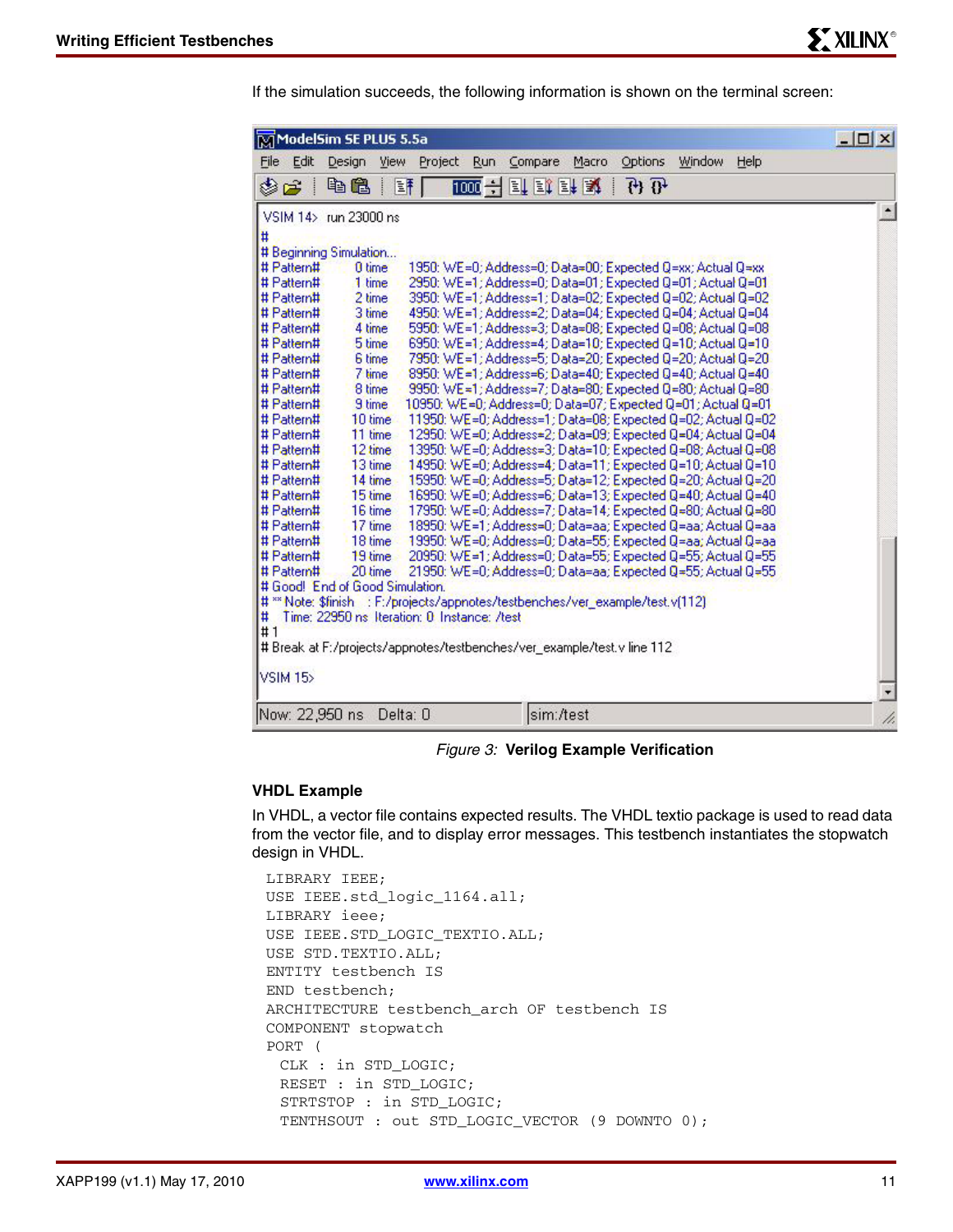```
ONESOUT : out STD_LOGIC_VECTOR (6 DOWNTO 0);
 TENSOUT : out STD_LOGIC_VECTOR (6 DOWNTO 0)
);
END COMPONENT;
SIGNAL CLK : STD_LOGIC;
SIGNAL RESET : STD_LOGIC;
SIGNAL STRTSTOP : STD_LOGIC;
SIGNAL TENTHSOUT : STD_LOGIC_VECTOR (9 DOWNTO 0);
SIGNAL ONESOUT : STD_LOGIC_VECTOR (6 DOWNTO 0);
SIGNAL TENSOUT : STD_LOGIC_VECTOR (6 DOWNTO 0);
constant ClockPeriod : Time := 60 ns;
FILE RESULTS: TEXT IS OUT "results.txt";
signal i: std_logic;
BEGIN
UUT : stopwatch
PORT MAP (
 CLK => CLK,
 RESET => RESET,
 STRTSTOP => STRTSTOP,
 TENTHSOUT => TENTHSOUT,
 ONESOUT => ONESOUT,
 TENSOUT => TENSOUT
);
stimulus: PROCESS
begin
reset \leq '1';
strtstop \leq -1';
wait for 240 ns;
reset \leq '0';
strtstop <= '0';
wait for 5000 ns;
strtstop \leq -1';
wait for 8125 ns;
strtstop \leq -10';
wait for 500 ns;
strtstop \leq -1';
wait for 875 ns;
reset \leq -1';
wait for 375 ns;
reset \leq '0';
wait for 700 ns;
strtstop \leq -10';
wait for 550 ns;
strtstop <= '1';
end process stimulus;
clock: process
begin
clk <= '1;
  wait for 100 ns;
  loop
   wait for (ClockPeriod / 2);
  CLK <= not CLK;
  end loop;
end process clock;
check_results : process
variable tmptenthsout: std_logic_vector(9 downto 0);
variable l: line;
```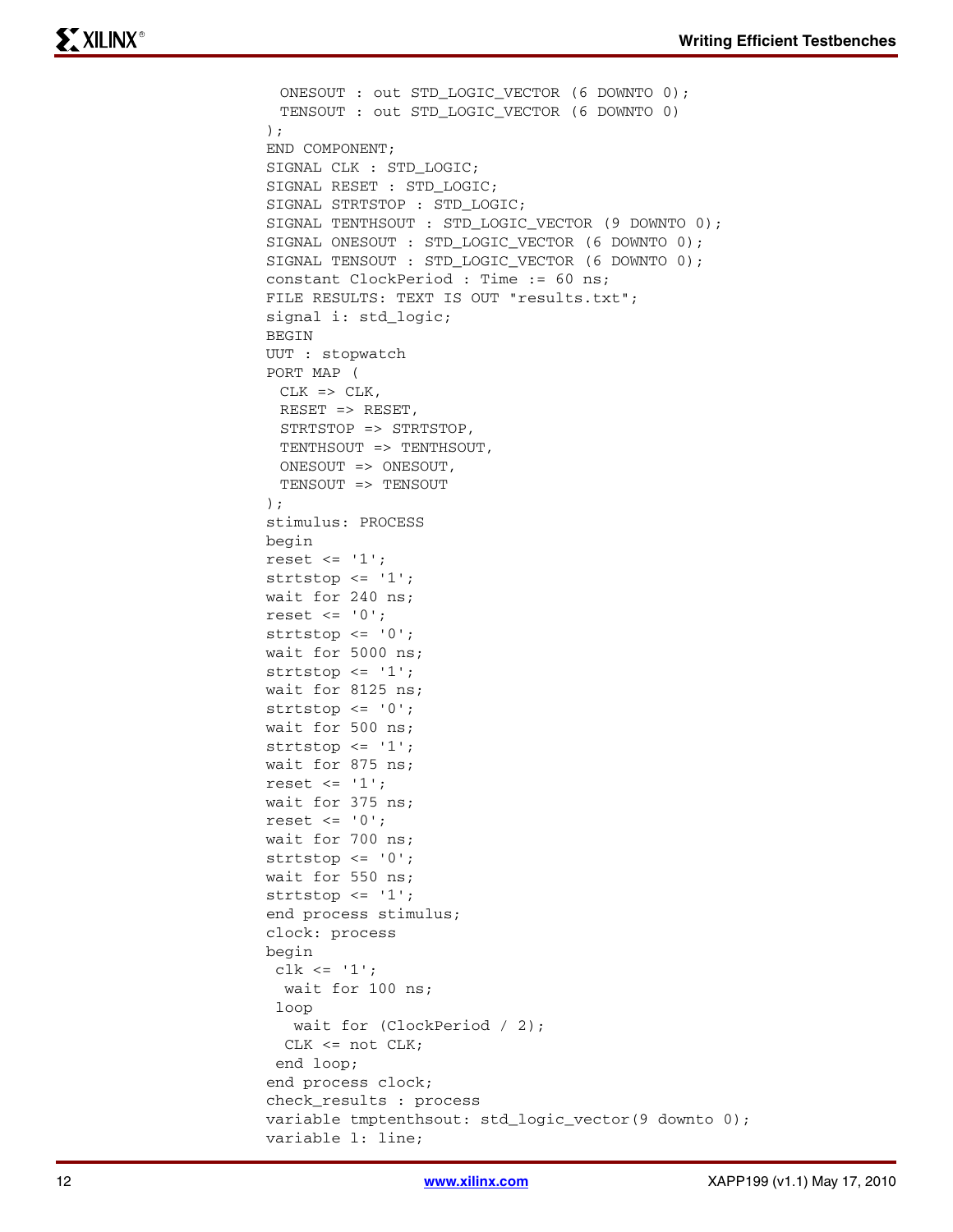```
variable good_val, good_number, errordet: boolean;
variable r : real;
variable vector_time: time;
variable space: character;
file vector_file: text is in "values.txt";
begin 
   while not endfile(vector_file) loop
    readline(vector_file, l);
   read(1, r, good \Rightarrow good_number);
    next when not good_number;
   vector_time := r * 1 ns;
    if (now < vector_time) then
    wait for vector_time - now;
    end if;
    read(l, space);
    read(l, tmptenthsout, good_val);
    assert good_val REPORT "bad tenthsoutvalue";
    wait for 10 ns;
    if (tmptenthsout /= tenthsout) then
     assert errordet REPORT "vector mismatch";
    end if;
   end loop;
wait;
end process check_results;
end testbench_arch;
library XilinxCoreLib;
CONFIGURATION stopwatch_cfg OF testbench IS
FOR testbench_arch
 FOR ALL : stopwatch use configuration work.cfg_tenths;
 END FOR;
END FOR;
END stopwatch_cfg;
```
The following vector file is used with the testbench above. It contains expected simulation values.

```
-- Vector file containing expected results
0 1111111110
340 1111111110
400 1111111101 
460 1111111011 
520 1111110111
580 1111101111 
640 1111011111
700 1110111111 
760 1101111111 
820 1011111111 
880 0111111111
940 1111111110 
1000 1111111110 
1060 1111111101 
1120 1111111011
1180 1111110111 
1240 1111101111
1300 1111011111 
1360 1110111111 
1420 1101111111 
1480 1011111111
```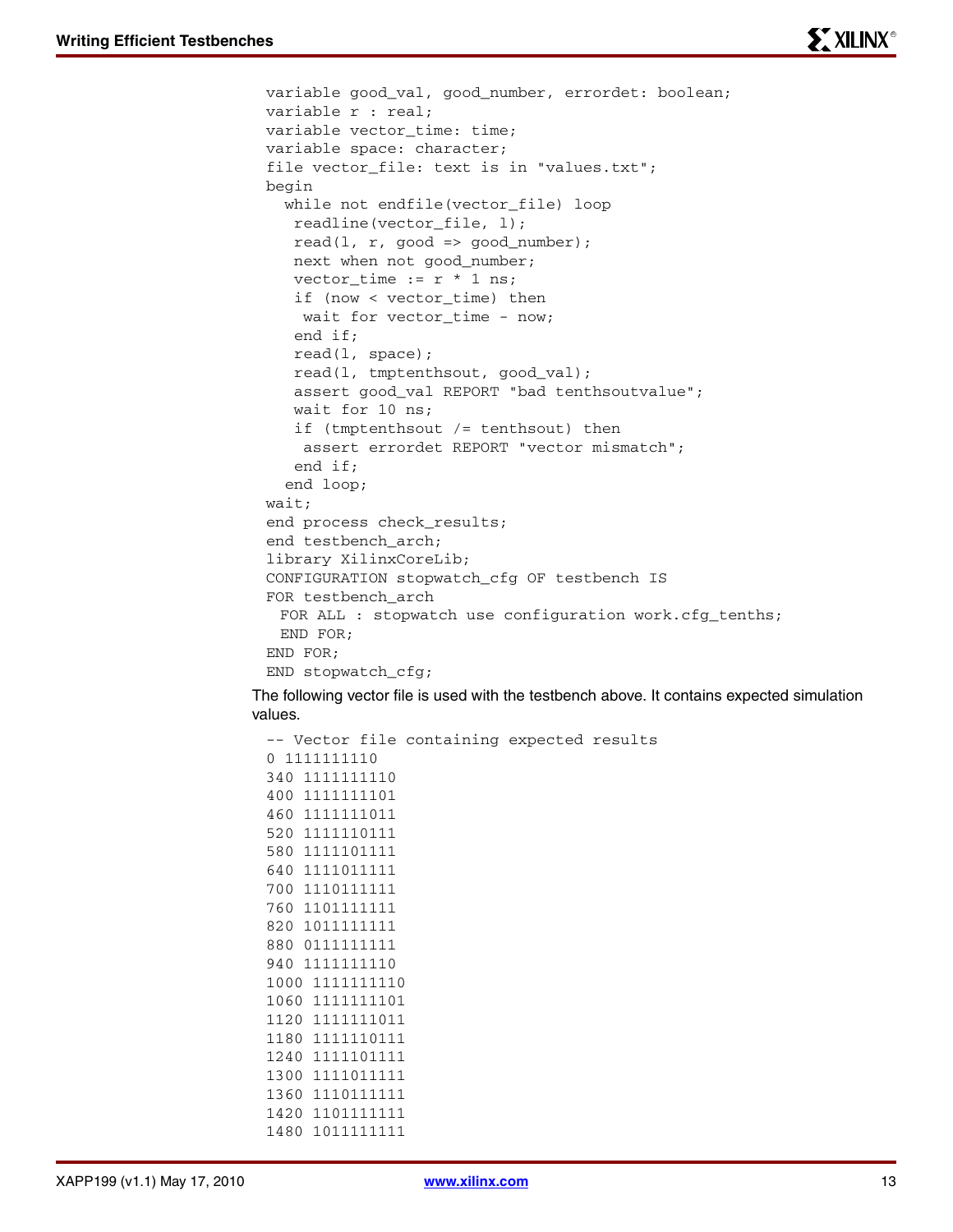| 1540 0111111111 |
|-----------------|
| 1600 1111111110 |
| 1660 1111111110 |
| 1720 1111111101 |
| 1780 1111111011 |
|                 |

If an error is detected, it is displayed at the simulator prompt. [Figure 4](#page-13-0) shows errors displayed in the MTI transcript window.

| $\overline{\mathbb{M}}$ ModelSim SE/EE PLUS 5.4e                                                                                                                           |    |  |  |  |
|----------------------------------------------------------------------------------------------------------------------------------------------------------------------------|----|--|--|--|
| File Edit Design View Run Macro Options<br>Help<br>Window                                                                                                                  |    |  |  |  |
| 今年(中国)里(10000-1月) 即中(台印) 名令                                                                                                                                                |    |  |  |  |
| VSIM 166> restart                                                                                                                                                          |    |  |  |  |
| VSIM 167> run 1500 ns                                                                                                                                                      |    |  |  |  |
| Ц# ** Error: vector mismatch.<br>I#<br>Time: 710 ns Iteration: 0 Instance: /testbench<br># ** Error: vector mismatch<br>## Time: 1250 ns Iteration: 0 Instance: /testbench |    |  |  |  |
| VSIM 168>                                                                                                                                                                  |    |  |  |  |
| sim:/testbench<br>Now: 1,500 ns  Delta: 0                                                                                                                                  | n. |  |  |  |

*Figure 4:* **Simulator-Prompt Error Report**

# **Guidelines for Writing Testbenches**

<span id="page-13-0"></span>This section provides guidelines for writing testbenches. Just as planning a circuit design helps achieve better circuit performance, planning a testbench layout improves simulation verification results.

• *Know the simulator before writing the testbench.*

Although commonly-used simulation tools conform to HDL industry standards, these standards do not address several important simulation-specific issues. Different simulators have different features, capabilities, and performance characteristics, and produce different simulation results.

*- Event-based vs. cycle-based simulation*

Simulators use event-based or cycle-based simulation methods. Event-based simulators schedule a simulator event when an input, signal, or gate changes value. In an event-based simulator, a delay value can be associated with gates and nets to achieve optimum timing simulation. Cycle-based simulators target synchronous designs. They optimize combinatorial logic and analyze results at clock cycles. This feature makes cycle-based simulators faster and more memory efficient than eventbased simulators. However, since cycle-based simulators do not allow detailed timing specificity, they are not as accurate. For further information on these differences, see Digital Logic Simulation: Event-Driven, Cycle-Based, and Home-Brewed, available at **<http://www.ednmag.com/ednmag/reg/1996/070496/14df4.htm>**.

- *Scheduling events*

Event-based simulator vendors employ different algorithms for scheduling simulation events. Therefore, events that occur at the same simulation time may be scheduled in a different sequence (with delta delays inserted between each event) depending on the scheduling algorithm used by the simulator. To avoid algorithmic dependencies and assure correct results, an event-driven testbench should specify an explicit stimulus sequence.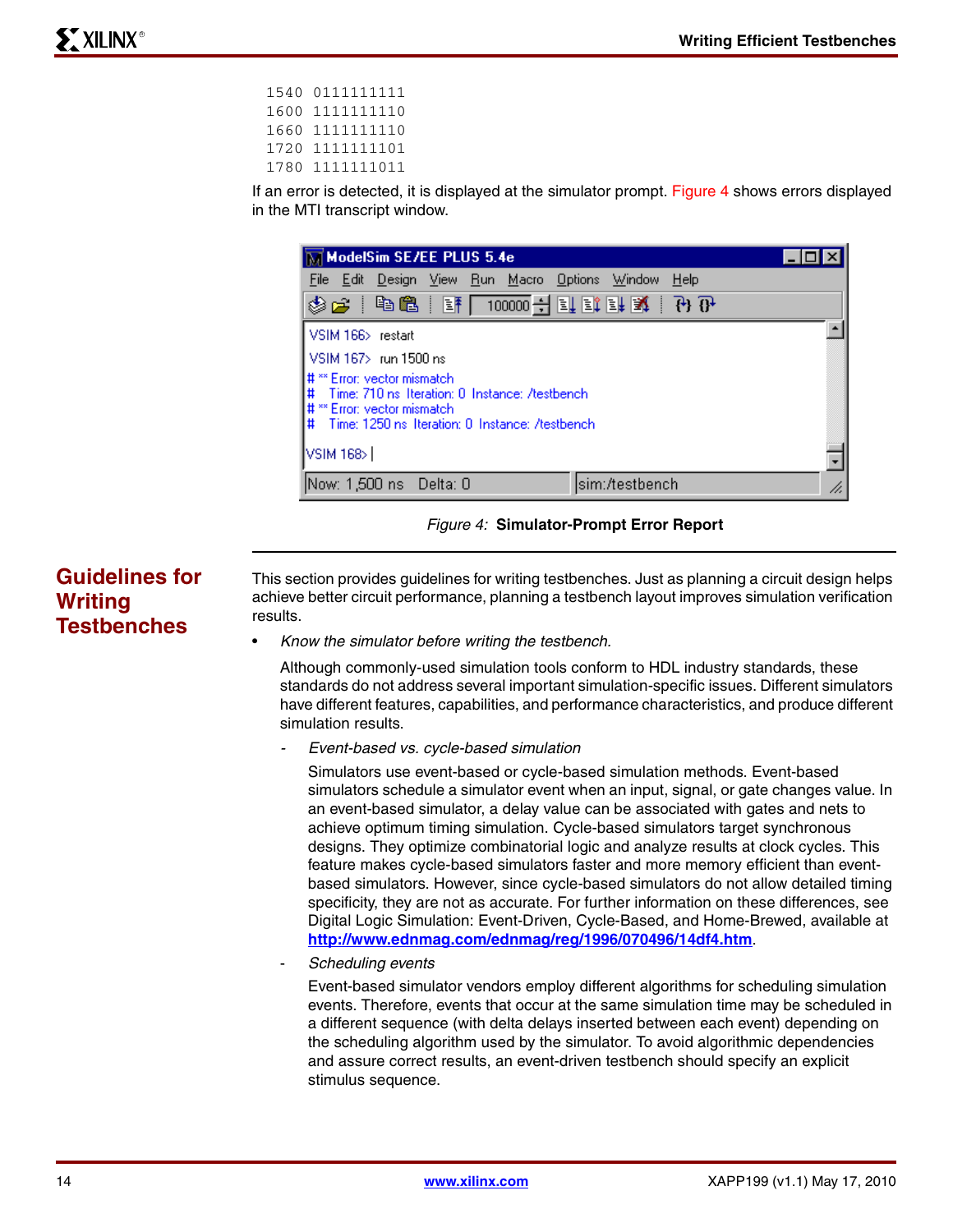*• Avoid using infinite loops*

When an event is added to an event-based simulator, CPU and memory usage increases, and simulation processing slows. Unless critical to the testbench, infinite loops should not be used to provide design stimulus. Typically, clocks are specified inside an infinite loop (for example, "forever" loops in Verilog), but not other signal events.

*• Break up stimuli into logical blocks*

Within a testbench, all initial (Verilog) and process (VHDL) blocks run concurrently. The testbench stimulus sequence becomes easier to implement and review if unrelated stimuli are divided into separate blocks. Since each concurrent block runs relative to simulation time zero, passing stimulus is easier with separate blocks. The use of separate stimulus blocks results in testbenches that are easier to create, maintain, and upgrade (see Advanced Testbench Techniques, below, for examples of this technique).

*• Avoid displaying unimportant data*

Testbenches for large designs may contain in excess of 100,000 events and numerous signals. Displaying a large amount of simulation data slows simulation considerably. It is best to sample only relevant signals every "n" clock cycles to assure adequate simulation speed.

# **Xilinx Simulation Flow Tips**

# **Configuration Statement (VHDL)**

A VHDL configuration statement allows an entity to be linked to a specific architecture for synthesis or simulation. In a Xilinx CORE Generator VHDL functional simulation flow, a configuration statement is used to bind the core simulation model to the design. If the core simulation model is not bound to a design, simulation will not work properly. For an example of configuration statement use, see the VDHL code example in Self-Checking Testbenches, above. Detailed information on the use of configuration statements in Xilinx CORE Generator designs can be found in the Modelsim VHDL simulation tutorial, available at **<http://support.xilinx.com/support/techsup/tutorials/tutorials31i.htm#Modelsim>**.

# **Initializing Block RAMs for Simulation**

By default, Xilinx Virtex™ block RAMs are initialized to zero in all data locations, starting at time zero. For a post-NGDBuild, post-MAP, or Post-PAR (timing) simulation, block RAMs initialize to values specified in the user constraints file (UCF) or through INIT attributes specified in the input design file to NGDBuild. For a pre-synthesis or post-synthesis (pre-NGDBuild) functional simulation, a configuration statement must be used to supply initial values to block RAM. The following is an example a configuration statement used to initialize block RAM.

```
library IEEE;
use IEEE.std_logic_1164.all;
use IEEE.std logic unsigned.all;
library UNISIM;
use UNISIM.vcomponents.all;
configuration cfg_ex_blkram_tb of ex_blkram_tb is
  for tb
  for uut : ex blkram use entity work.ex blkram(struct);
    for struct
     for INST_RAMB4_S4 : RAMB4_S4 use entity
      unisim.RAMB4_S4(RAMB4_S4_V)
      generic map (INIT_00 =>
X"1F1E1D1C1B1A191817161514131211100F0E0D0C0B0A09080706050403020100 
",
INIT 01 =>
X"3F3E3D3C3B3A393837363534333231302F2E2D2C2B2A29282726252423222120 
",
```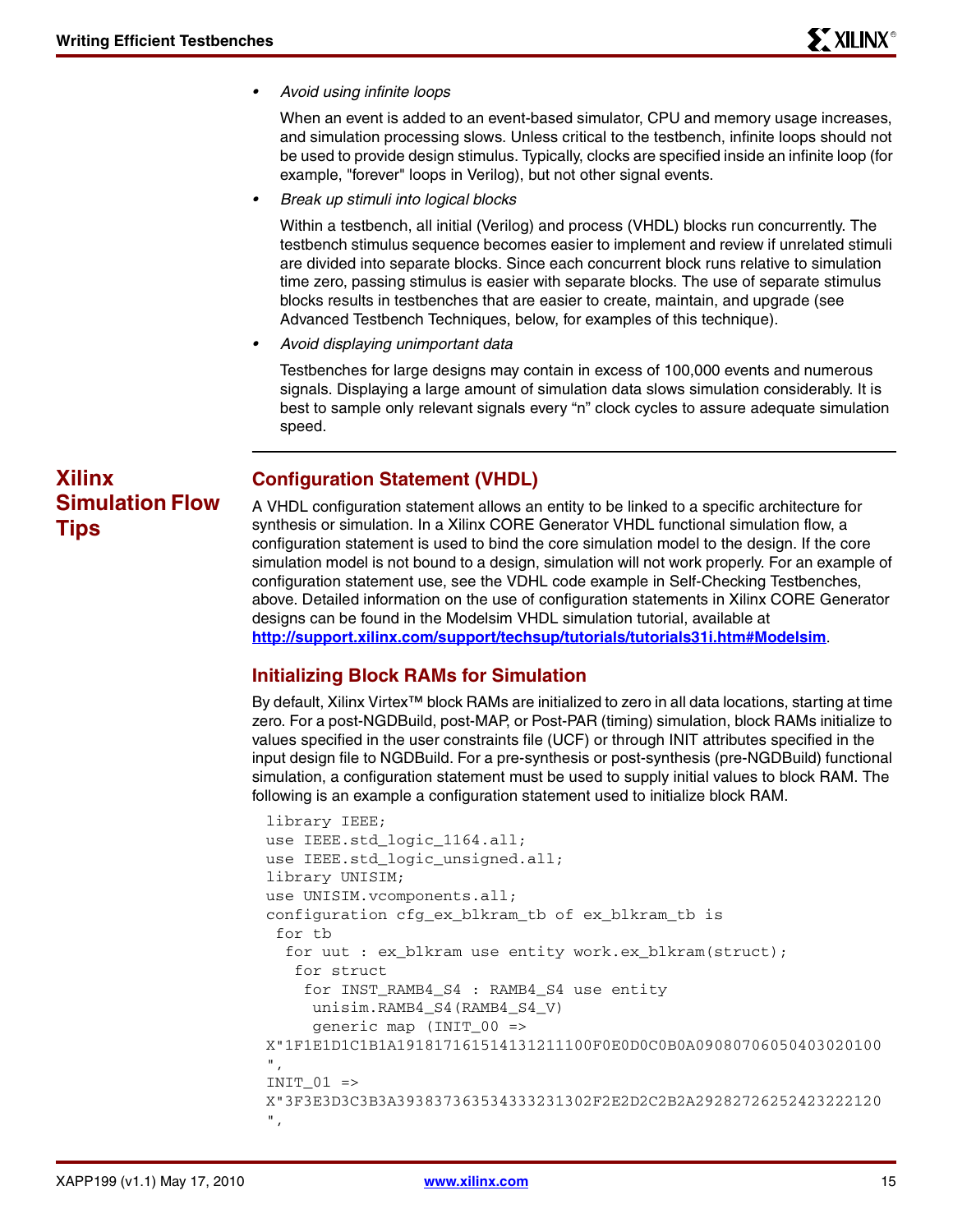```
.
INIT_0F=>
X"FFFEFDFCFBFAF9F8F7F6F5F4F3F2F1F0EFEEEDECEBEAE9E8E7E6E5E4E3E2E1E0 
");
     end for;
    end for;
   end for;
  end for;
end cfg_ex_blkram_tb;
```
# **Advanced Testbench Techniques**

## **Breaking Up Stimulus Blocks with Tasks and Procedures**

When creating larger testbenches, stimuli should be partitioned to aid code clarity and facilitate modifications. Tasks (Verilog) or procedures (VHDL) can be used to partition signals. In the following example, the testbench stimulates a SDRAM controller design. The design includes blocks of repetitive stimulus, so the testbench partitions the stimulus by declaring separate tasks which are called later in the testbench to exercise separate design functionalities.

### **Verilog Example:**

. .

```
task addr_wr;
    input [31 : 0] address;
    begin
data addr n = 0;
we\_rn = 1; ad = address;
    end
 endtask
task data_wr;
    input [31 : 0] data_in;
   begin
data\_addr_n = 1;we rn = 1;
ad = data_in; end
 endtask
task addr_rd;
    input [31 : 0] address;
    begin
 data_addr_n = 0;
we\_rn = 0; ad = address;
    end
 endtask
task data_rd;
    input [31 : 0] data_in;
    begin
data\_addr_n = 1;we\_rn = 0;ad = data_in; end
  endtask
```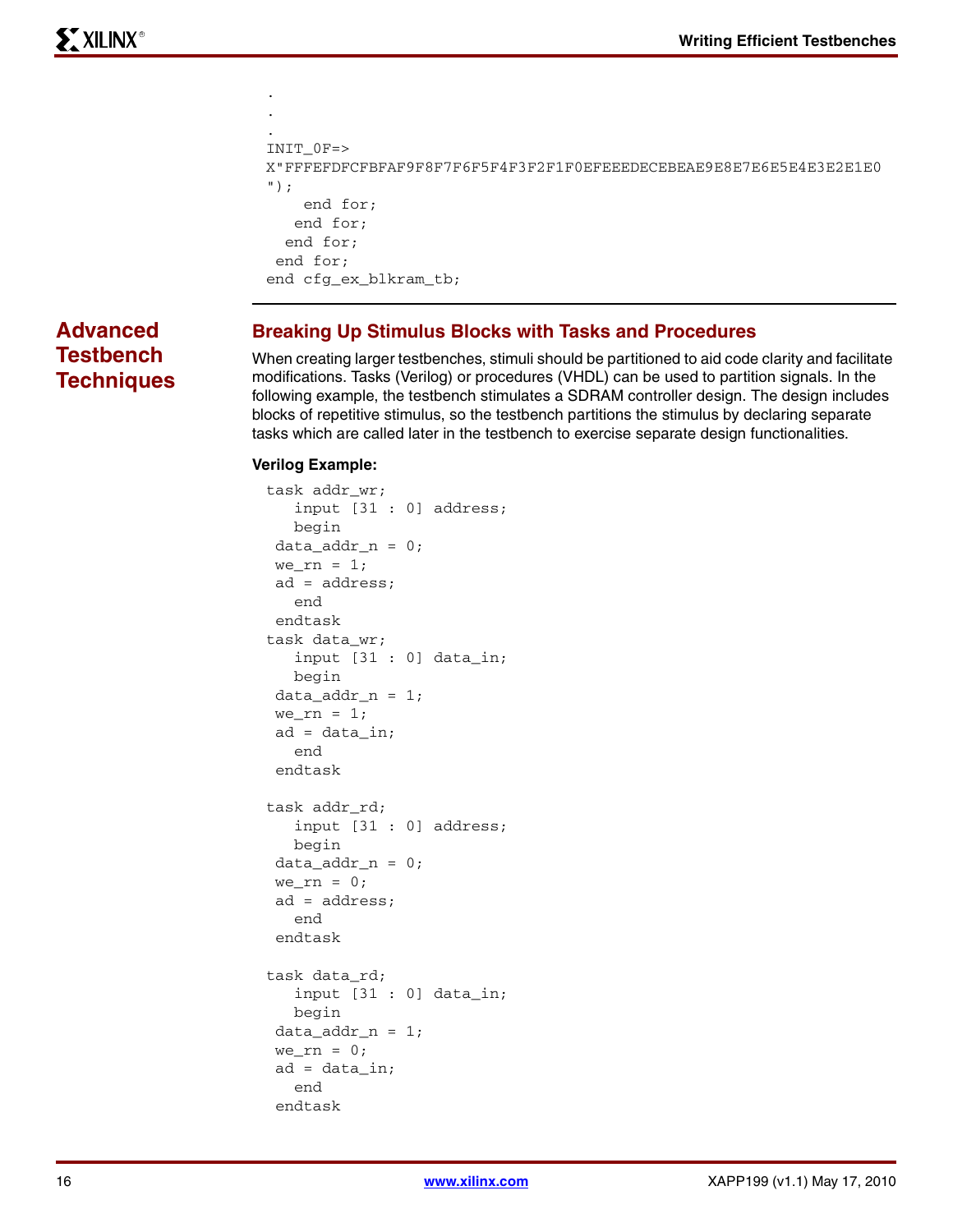```
task nop;
   begin
data\_addr_n = 1;we\_rn = 0;ad = hi_z; end
  endtask
```
These tasks specify separate elements of design functionality-address read and write, data read and write, or nop (no operation). Once specified, these tasks can be called within stimulus processes as follows:

```
Initial begin
nop ; // Nop
#( 86* `CYCLE +1); addr_wr (32'h20340400); // Precharge, load 
Controller MR
#(`CYCLE); data_wr (32'h0704a076); // value for Controller MR
#(`CYCLE); nop ; // Nop
#(5 * `CYCLE); addr_wr (32'h38000000); // Auto Refresh
\#('CYCLE); data wr (32'h00000000); //
#(`CYCLE); nop ; // Nop
…
…
end
```
#### **VHDL Example:**

Below is a VHDL testbench for the same design, broken up into separate procedures:

```
Stimulus : process 
 procedure addr_wr (address: in std_logic_vector(31 downto 0)) is 
 begin
  data_addr_n <= '0';we rn \leq '1';
  ad <= address;
 end addr_wr;
 procedure data_wr (data_in: in std_logic_vector(31 downto 0 )) is 
 begin
 data_addr_n <= '1';we_rn \le '1';
  ad <= data_in;
  end data_wr;
 procedure addr_rd (address: in std_logic_vector(31 downto 0)) is
 begin
 data_addr_n <= '0';we_rn <= '0'; ad <= address;
  end addr_rd;
 procedure data_rd (data_in: in std_logic_vector(31 downto 0)) is
 begin
 data\_addr_n \leq '1';we_rn \leq '0';
  ad <= data_in;
  end data_rd;
 procedure nop is
 begin
  data\_addr_n \leq '1';
```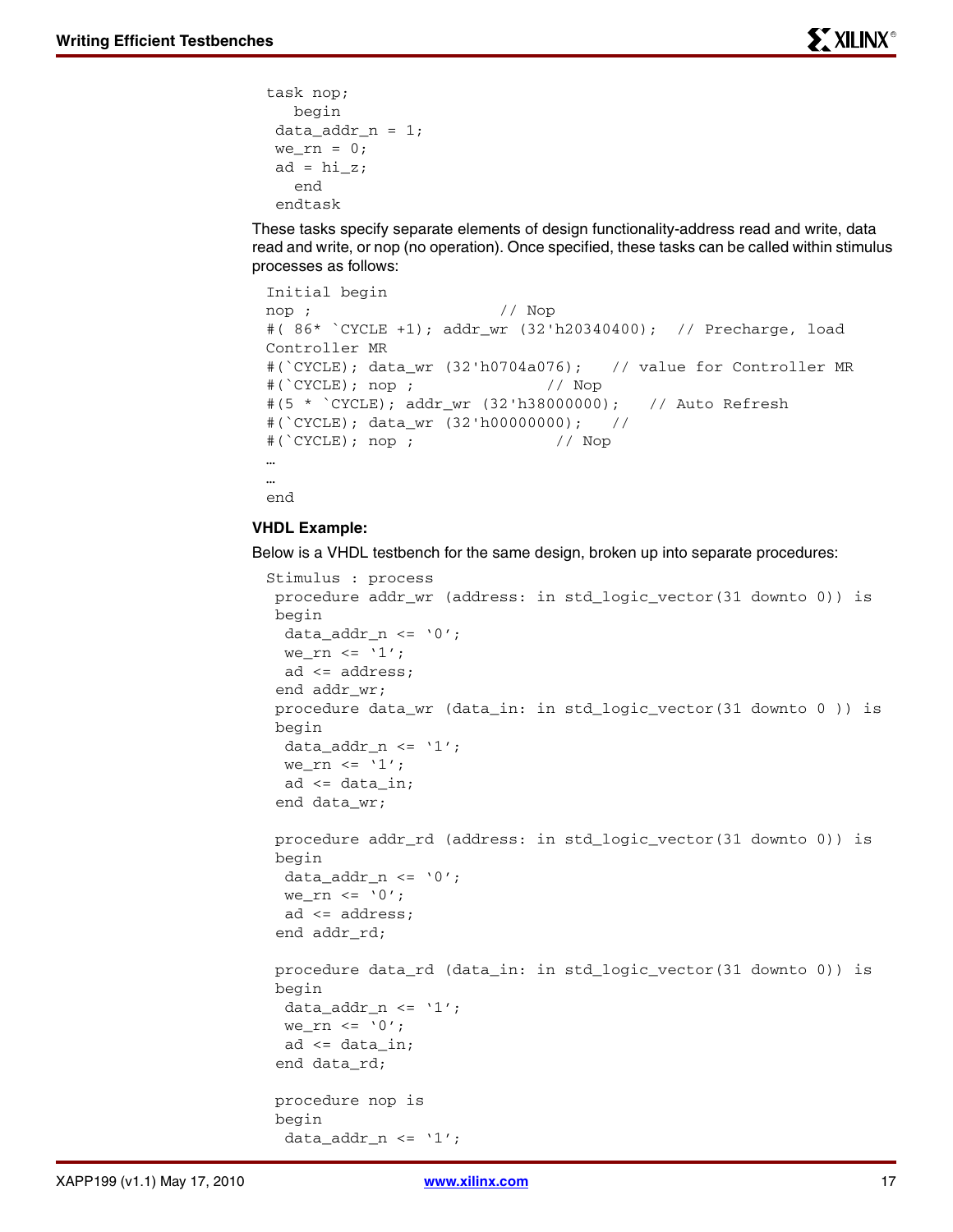```
we\_rn = '0';ad = 'Z';
  end nop;
begin
 nop ; -- Nop
  wait for 200 ns; 
 addr_wr (16#20340400#); -- Precharge, load Controller MR
  wait for 8 ns; 
data_wr (16#0704a076#); -- value for Controller MR
  wait for 8 ns; 
 nop ; -- Nop
  wait for 40 ns; 
 addr_wr (16#38000000#); -- Auto Refresh
  wait for 8 ns; 
 data_wr (16#00000000#); 
  wait for 8 ns; 
 nop ; -- Nop
..
..
```
Breaking up stimulus into separate tasks makes stimulus passing easier to implement, and makes the code more readable.

## **Controlling Bidirectional Signals in Simulation**

Most designs use bidirectional signals, which must be treated differently than unidirectional signals in a testbench.

#### **VHDL Example:**

The following is a VHDL bi-directional signal example:

```
Library IEEE;
use IEEE.STD_LOGIC_1164.all;
use IEEE.STD_LOGIC_UNSIGNED.all;
entity bidir_infer is
port (DATA : inout STD_LOGIC_VECTOR(1 downto 0);
READ WRITE : in STD LOGIC);
end bidir_infer;
architecture XILINX of bidir_infer is
signal LATCH_OUT : STD_LOGIC_VECTOR(1 downto 0);
begin
process(READ_WRITE, DATA)
begin
if (READ_WRITE = '1') then
 LATCH OUT \leq DATA;
  end if;
end process;
process(READ_WRITE, LATCH_OUT)
begin
 if (READ WRITE = '0') then
 DATA(0) <= LATCH_OUT(0) and LATCH_OUT(1);
  DATA(1) <= LATCH_OUT(0) or LATCH_OUT(1);
  else
 DATA(0) \leq 'Z';DATA(1) \leq 'Z'; end if;
end process;
end XILINX;
```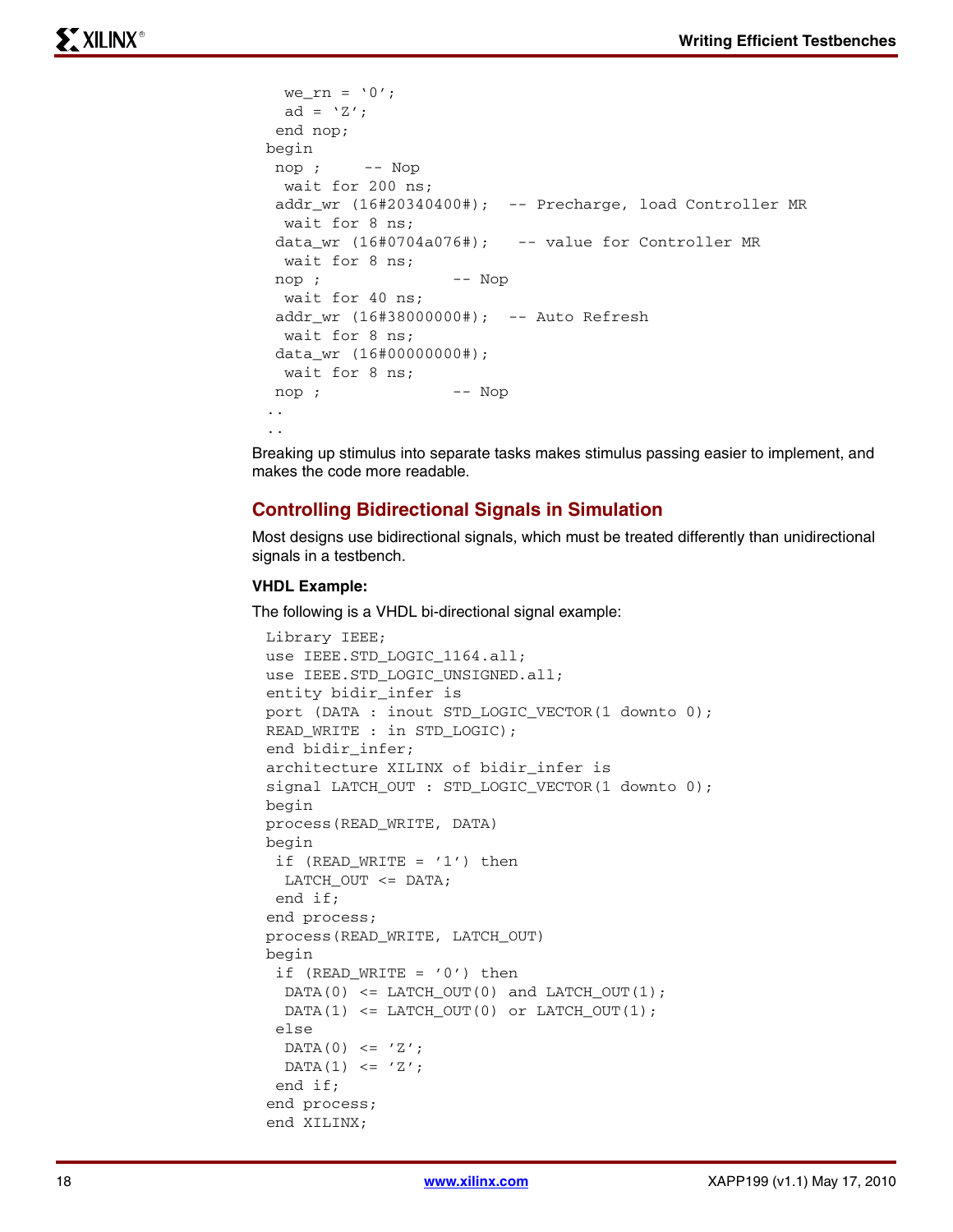To access the bidirectional DATA signal in the above example, a testbench can be setup as follows:

```
library ieee;
use ieee.std_logic_1164.all;
Entity testbench is
End testbench;
Architecture test_bidir of testbench is
Component bidir_infer 
 port (DATA : inout STD_LOGIC_VECTOR(1 downto 0);
    READ WRITE : in STD LOGIC);
end component;
signal read_writet: std_logic;
signal datat, data_top : std_logic_vector(1 downto 0);
begin
datat \leq data_top when (Read_writet = '1') else (others => 'Z');
data_top <= datat when (Read_writet = '0') else (others => 'Z');
uut : bidir infer port map (datat, read writet);
process begin
  read_writet <= '1';
 data_top <= "10";
  wait for 50 ns;
 read writet \leq '0';
   wait;
  end process;
end test_bidir;
```
The bidirectional bus is controlled from the testbench, and the value of the bidirectional bus is accessed through the data\_top signal.

#### **Verilog Example:**

The following is an example of an inferred bidirectional bus in a Verilog design:

```
module bidir_infer (DATA, READ_WRITE);
input READ_WRITE ;
inout [1:0] DATA ;
reg [1:0] LATCH_OUT ;
always @ (READ_WRITE or DATA)
begin
 if (READ_WRITE == 1) LATCH_OUT <= DATA;
end
assign DATA = (READ_WRITE == 1) ? 2'bZ : LATCH_OUT;
endmodule
```
The Verilog testbench can be set up as follows:

```
module test_bidir_ver;
reg read_writet;
reg [1:0] data_in;
wire [1:0] datat, data_out;
bidir_infer uut (datat, read_writet);
assign datat = (read_writet == 1) ? data_in : 2'bZ;
assign data_out = (read_writet == 0) ? datat : 2'bZ;
initial begin
 read_writet = 1;
 data in = 11;#50 read_writet = 0;
end
endmodule
```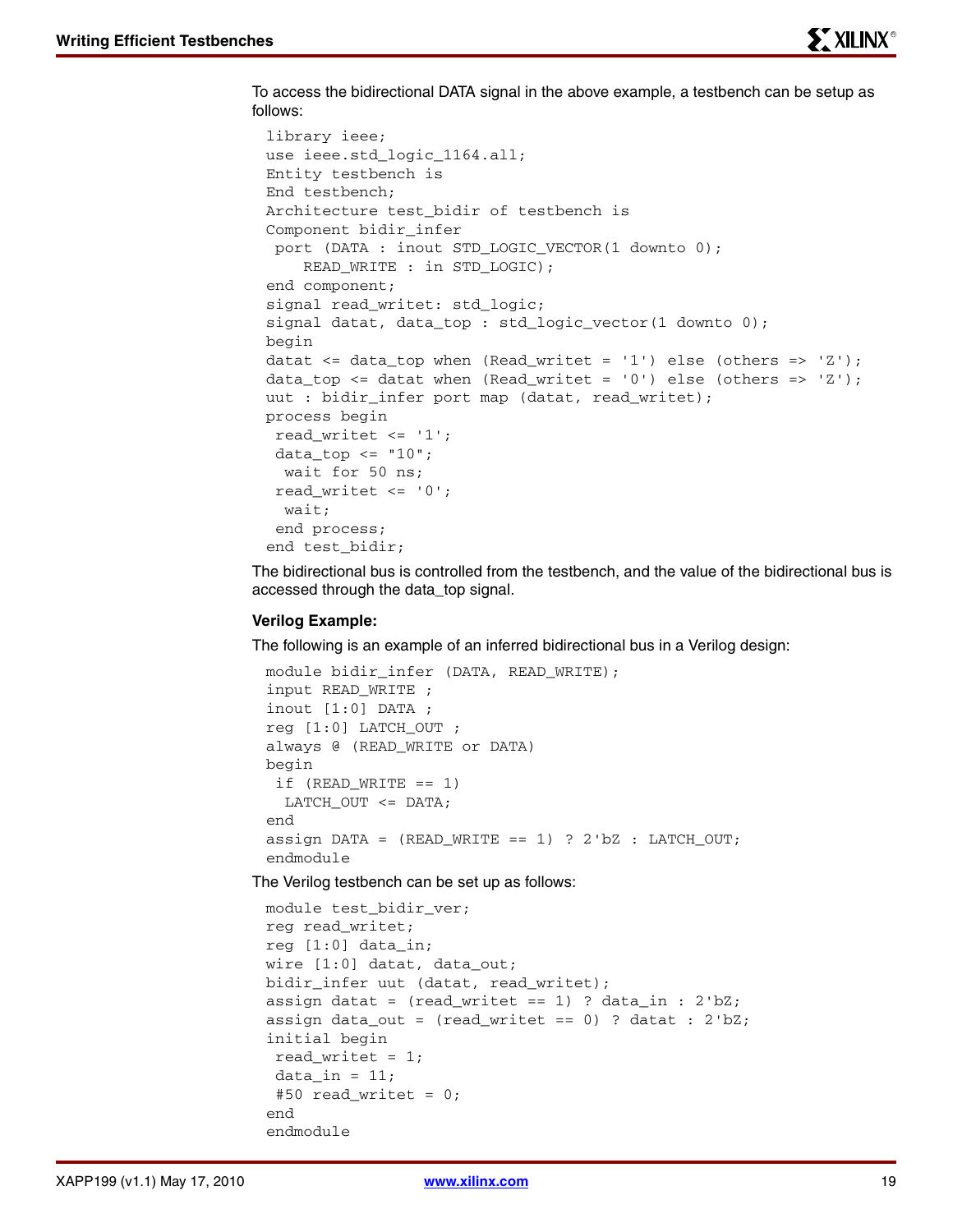In the above testbench, the data\_in signal supplies the stimulus to the bi-directional DATA signal in the design, and the data\_out signal reads back the value of the DATA signal.

## **Initializing Memory for Simulation**

Please refer to the Xilinx Simulation Flow Tips, above.

**Useful Language Constructs**

## **Verilog**

Useful Verilog language constructs, such as \$monitor, \$display, and \$time, are discussed in the Verilog testbench examples, above. This section discusses additional Verilog constructs that can be used in a testbench.

### **force/release**

The force and release statements can be used to override procedural assignments made to a register or net. These constructs are commonly used to force specific design behavior. Once a forced value is released, the signal retains its state until a new value is passed through a procedural assignment. The following is an example of force and release statement usage:

```
module testbench;
```

```
..
..
initial begin
reset = 1;
force DataOut = 101;
#25 reset = 0:#25 release DataOut;
..
..
end
endmodule
```
#### **assign/deassign**

The assign and deassign statements are similar to the force and release statements, but assign and deassign apply only to registers in a design. They are normally used to set input values. Like a force statement, the assign statement overrides values passed by procedural statements. The following is an example of assign and deassign statement usage:

```
module testbench;
..
..
initial begin
reset = 1;DataOut = 101;
#25 reset = 0;release DataOut;
..
..
end
initial begin
#20 assign reset = 1; // this assign statement overrides the earlier
statement #25 reset = 0;
#50 release reset;
endmodule
```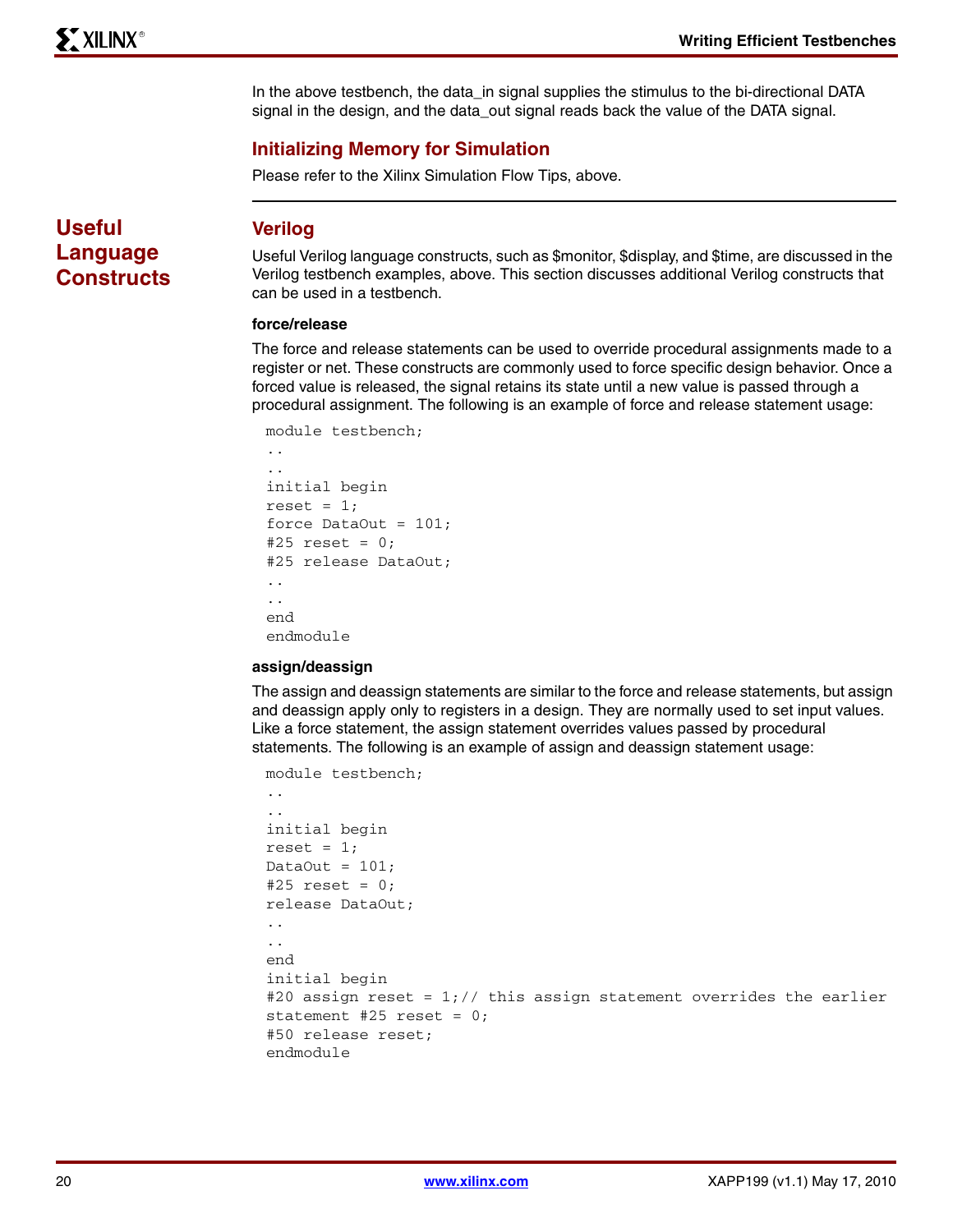#### **timescales**

The timescale directive is used to specify the unit time step for the testbench. It also affects simulator precision. The syntax for this directive is:

#### **`timescale** *reference\_time/precision*

Reference\_time is the unit time for measurement. Precision determines the precision to which the delays are rounded-off, and sets the unit time step for simulation. The following is an example of `timescale usage:

```
`timescale 1 ns / 1 ps
// this sets the reference time to 1 ns and precision to 1 ps.
module testbench;
..
..
initial begin
#5 reset = 1; // 5 unit time steps correspond to 5 * 1ns = 5ns in
simulation time
#10 reset = 0:..
end
initial begin
$display ("%d , Reset = %b", $time, reset); // this display 
// statement will get executed 
// on every simulator step, ie, 1 ps.
end
endmodule
```
If the simulation uses timing-delay values, simulation must run at a precision greater than the smallest delay (in order to incorporate the delay). For example, if a 9 ps delay is used in simulation libraries, the precision of the simulation must be 1 ps to accommodate the 9 ps delay.

#### **Reading Memory Initialization Files**

Verilog provides the \$readmemb and \$readmemh commands to read an ASCII file to initialize memory contents. This command can be used to initialize Xilinx BlockRAM or SelectRAM components in simulation. The syntax is as follows:

\$readmemb ("<design.mif>", design\_instance);

The MIF is the Memory Initialization File created by coregen. The user specifies MIF contents.

#### **VHDL**

In addition to the VHDL commands discussed in previous sections (assert, wait, and report), the following constructs are available to aid VHDL testbench creation:

#### **meminitfile**

VHDL provides a meminitfile record that can be used to input the contents of a memory module. The following is the syntax for this construct:

FILE meminitfile: TEXT IS IN "<design.mif>";

The MIF is the Memory Initialization File created by coregen. The user specifies MIF contents.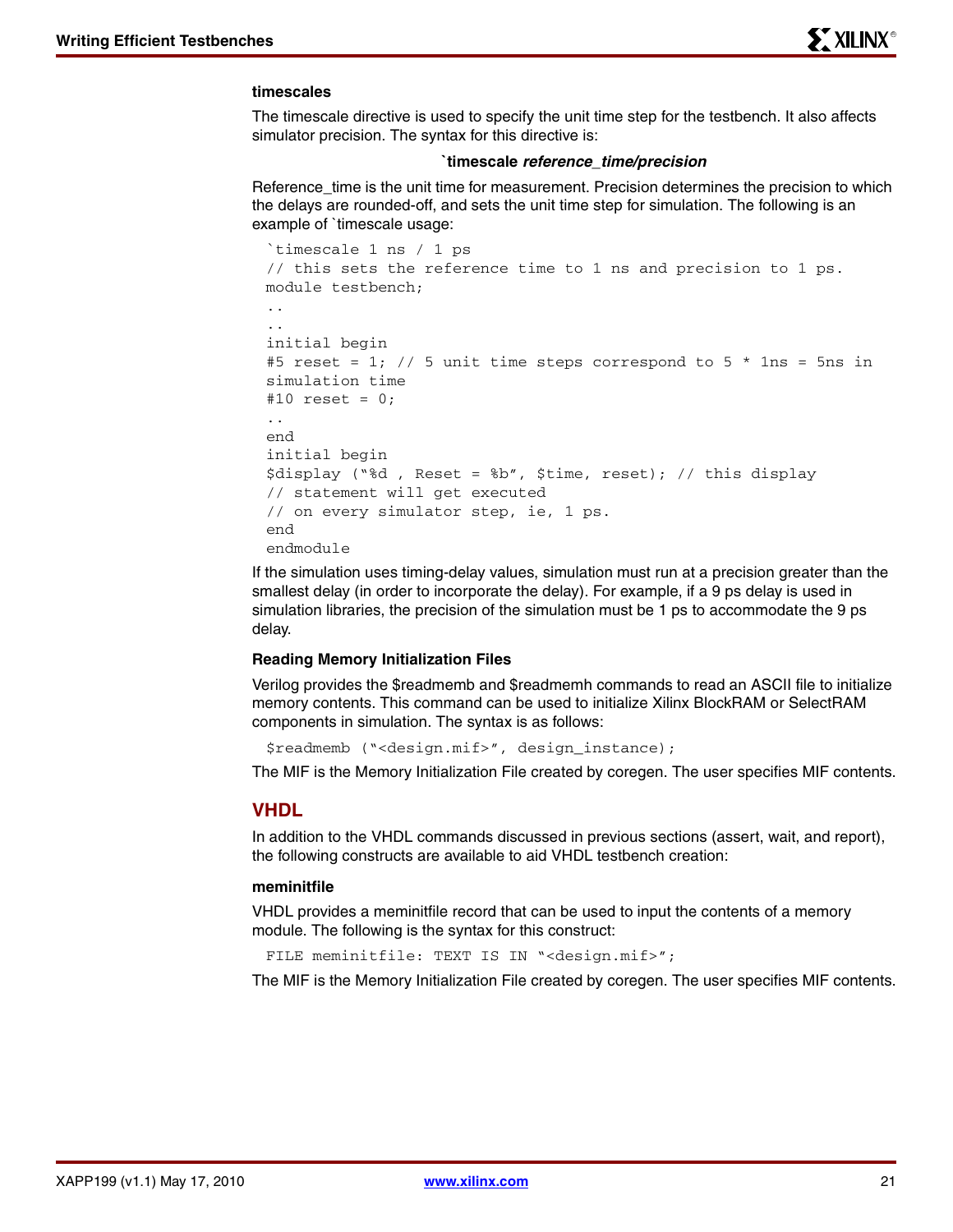# **Coding Style Guidelines**

The following coding guidelines help create code that is easier to understand and maintain:

## **Indentation**

Always indent code to make it more readable. An indentation width of three or four spaces is recommended. A indentation width of five or more spaces often leaves little space at the right margin, while a indentation width of less than three spaces results in too small an indent.

## **File Naming**

Always maintain the ".v" (Verilog) or ".vhd" (VHDL) filename extension in source filenames. If these standard extensions are changed, some editors and filters will be unable to recognize the source files.

## **Signal Naming**

Use the same case—lower case is recommended—for all user signals. Verilog is casesensitive, and misplaced capitalization can cause a design to fail synthesis and simulation. Also, use of a consistent signal name format style makes signal names easier to locate in a source file. Use short, descriptive signal names. Short names are easier to type, and descriptive names help document signal functionality.

## **Commenting**

Comment testbench code liberally. Comments are invaluable to others who inherit and reuse code. Besides, Verilog and VHDL code constructs are cryptic—commented code fills in important details that greatly increase source code clarity and reusability.

## **Design Structure**

Keep one physical file for each module or entity. Separate files for separate modules and entities makes the design easier to maintain.

For additional information, consult HDL reference books. Many contain comprehensive coding guidelines.

Refer to the FPGA Design Reuse Guide, available on the web at:

**<http://www.xilinx.com/ipcenter/designreuse/xrfg.htm>**

**Conclusion** Testbenches provide engineers with a portable, upgradable verification flow. With the availability of mixed-language simulators, designers are free to use their HDL language of choice to verify both VHDL and Verilog designs. High-level behavioral languages facilitate the creation of testbenches that use simple constructs and require a minimum amount of source code. Designs benefit from self-checking testbenches that automate the verification of correct design results during simulation.

> Xilinx Foundation™ ISE v3.1i is designed to provide a smooth, integrated HDL design flow. Synplicity's Synplify, Synopsys FPGA Express, and Xilinx Synthesis Technology (XST), along with Xilinx Foundation software, work extremely well together to synthesize code. Foundation ISE can be integrated with Modelsim (XE, PE, or SE) to simulate the design, Xilinx HDL Bencher to automate testbench creation, and Xilinx StateCad to create state-machine code. For complete information on Foundation ISE and its suite of integrated components, go to **[http://www.xilinx.com/xlnx/xil\\_prodcat\\_landingpage.jsp](http://www.xilinx.com/xlnx/xil_prodcat_landingpage.jsp)**.